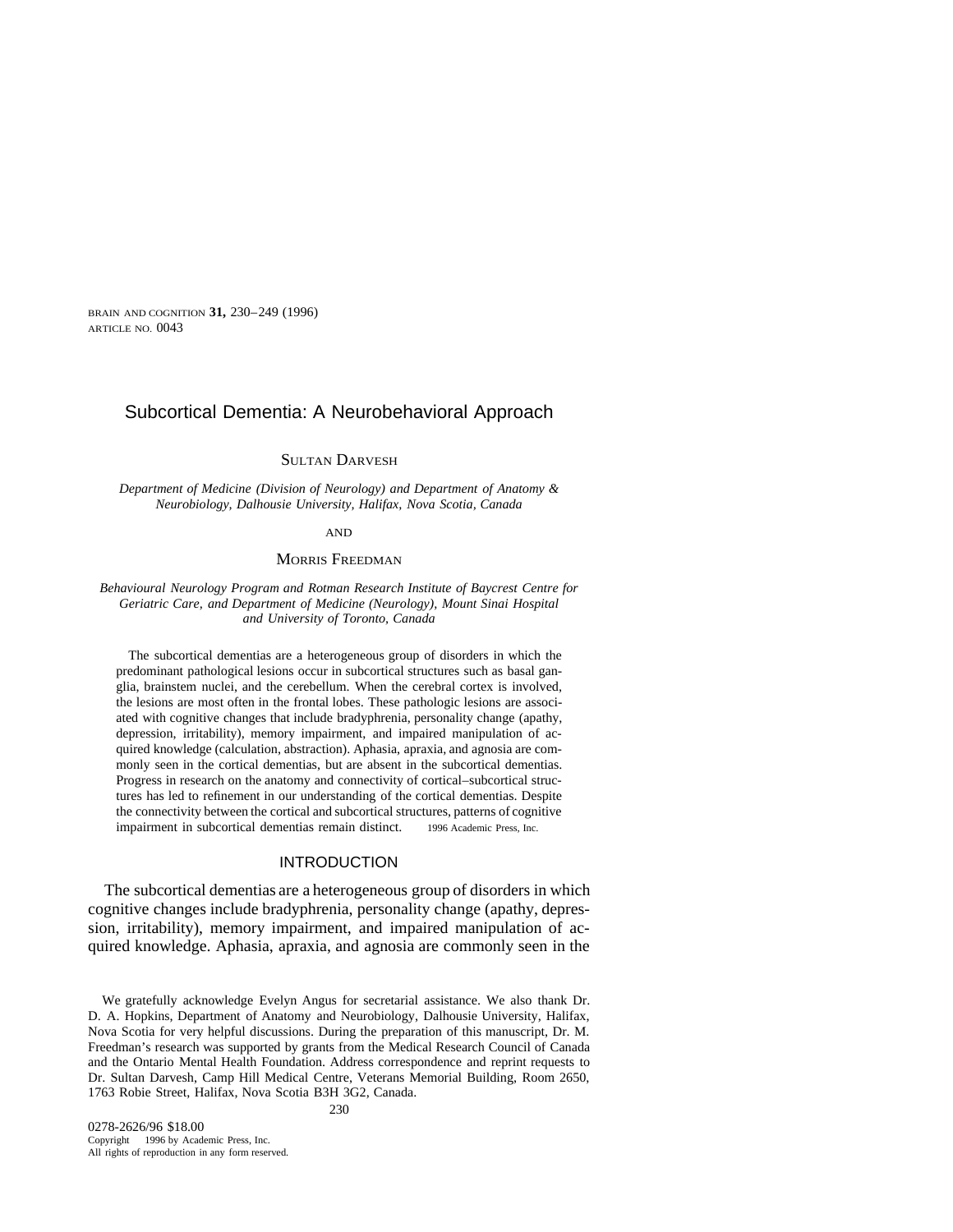cortical dementias, but are absent in the subcortical dementias. The pathological lesions in subcortical dementias occur in the basal ganglia, the brainstem nuclei, and the cerebellum. When the cerebral cortex is involved the lesions are most often in the frontal lobes. The prototypic example of cortical dementia is Alzheimer's disease, whereas classical examples of subcortical dementias include Parkinson's disease (PD), Huntington's disease (HD), Progressive Supranuclear Palsy (PSP), and Multiple System Atrophy (MSA).

The concept of subcortical dementia has led to considerable debate centered around the validity of the cortical–subcortical dichotomy in relation to cognitive dysfunction (Cummings, 1986; Brown, & Marsden, 1988; Whitehouse, 1986). Nevertheless, there is a growing body of evidence in favor of distinct patterns of neurological, neuropsychological, and neuropathologic profiles that support the concept of subcortical dementia (Cohen, & Freedman, 1995; Cummings, 1986; Cummings, & Benson, 1988; Cummings, 1990; Cummings, 1993; Huber et al., 1986a; Foster, 1986; Dunne, 1993; Huber, & Paulson, 1985; Freedman, & Oscar-Berman, 1986a; Freedman, & Albert, 1985; Weiner, & Lang, 1995). Moreover, it has become increasingly clear that different patterns of neurobehavioral disturbance result depending on the site of the lesion along the cortico-subcortical axis.

We shall summarize the history underlying the concept of subcortical dementia. This will be followed by a discussion of the neuroanatomy, the neurochemical anatomy, and the connectivity of relevant subcortical structures. Within this framework we shall review the neurological, neuropsychological, and neuropathologic aspects of prototypic subcortical dementias. Where appropriate, comparison will be made with the prototypic cortical dementia, Alzheimer's disease. We shall conclude with a summary of the debate surrounding the cortical–subcortical dementia dichotomy, as well as an overall perspective on this issue.

### HISTORICAL PERSPECTIVE

James Parkinson (1817), in his ''An Essay on the Shaking Palsy,'' recognized depression as part of the disorder that bears his name. He quoted Dr. Maty's description of a patient, Count de Lordat, as follows; ''A more melancholy object I never beheld. The patient, naturally a handsome, middle-sized, sanguine man, of a cheerful disposition, and an active mind, appeared much emaciated, stooping, and dejected.—his senses, and the powers of his mind, unimpaired; he was attentive to, and sensible of everything which was said in conversation, and shewed himself very desirous of joining in it; but was continually checked by the impendiment in his speech, and the difficulty which his hearers were put. Happily for him he was able to read, and as capable as ever of writing, as he shewed me, by putting into my hands an account of his situation, drawn by himself: and I am informed that he spent his time to the very last, in writing upon some of the most abstrusive sub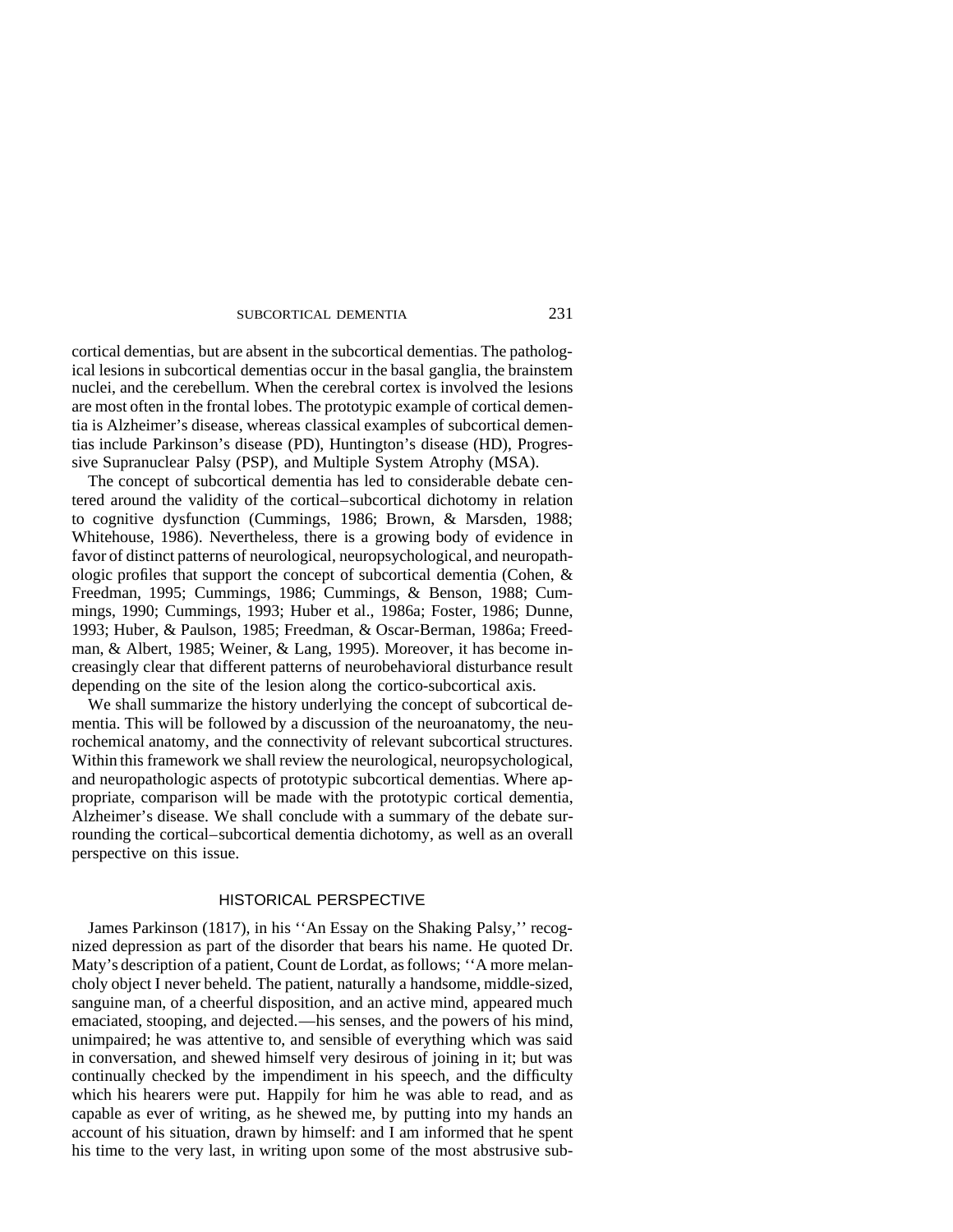jects." In 1861, Charcot and Vulpian observed cognitive impairment in patients with Parkinson's disease (Boller, 1980). Huntington (1872) subsequently described cognitive impairment in Huntington's disease. It was not until 1912, however, that Wilson (1912) became the first to observe a clear distinction between dementia involving subcortical structures and other forms of cognitive impairment. He described cognitive impairment in Progressive Lenticular Degeneration (Wilson's disease) and noted ''narrowing of the mental horizons'' in this disorder. He also indicated that it never included apraxia or agnosia. He likened this pattern of dementia to that seen in Huntington's disease. During the encephalitis pandemic, Naville (1922) reported a psychiatric syndrome in which patients had ''reduction in voluntary attention, spontaneous interest, initiative, capacity for work and effort and slight subjective diminution of memory.'' The pathology of Encephalitis Lethargica was further described by Stern in 1928, and the disorder was described more fully by von Economo in 1929 (Mandell, & Albert, 1990). Subsequently, von Stockert (1932) coined the term ''Subcorticale Demenz'' (subcortical dementia) to describe the cognitive impairment in his postencephalitic patient. The patient had ''memory disorder, slowness, a personality change, and disturbance of affect.'' The anatomic correlate for this disturbance, he felt, was involvement of the substantia nigra. In 1929, Van Bogaert and Bertrand brought to attention cognitive impairment associated with Olivopontocerebellar Atrophy (OPCA). This was characterized by disinterest, slowing of intellectual activity, confusion, and incoherent agitation. Smyth and Stern (1938) and Stern (1939) described cognitive impairment in patients with thalamic dysfunction. These patients had ''inattention, disorientation, confusion, emotional disturbance, lack of memory, perseveration, change in personality such as inertia and lack of initiative.'' In 1954, Williams and Pennybacker, in their extensive analysis of patients with intracranial tumors, observed memory impairment when structures surrounding the third ventricle were involved.

It was not until the mid 1970s, however, that the concept of subcortical dementia was crystallized into a distinct clinical entity. In 1974, Albert et al. analyzed five patients with Progressive Supranuclear Palsy and reviewed 42 cases from the literature. Albert and his colleagues reintroduced the concept of subcortical dementia on the basis of a distinctive neuropsychological profile that emerged from their analysis. They described memory loss, impaired ability to manipulate acquired knowledge, personality changes with apathy or inertia with episodic irritability, general slowness of thought processes, and the absence of aphasia, apraxia, and agnosia. In 1975, McHugh and Folstein reported cognitive and behavioral changes in patients with Huntington's disease. These patients had difficulties in problem solving, insight, judgment, abstraction, attention, motivation, and concentration. They did not have aphasia, agnosia, apraxia, and alexia, the deficits found in Alzheimer's disease.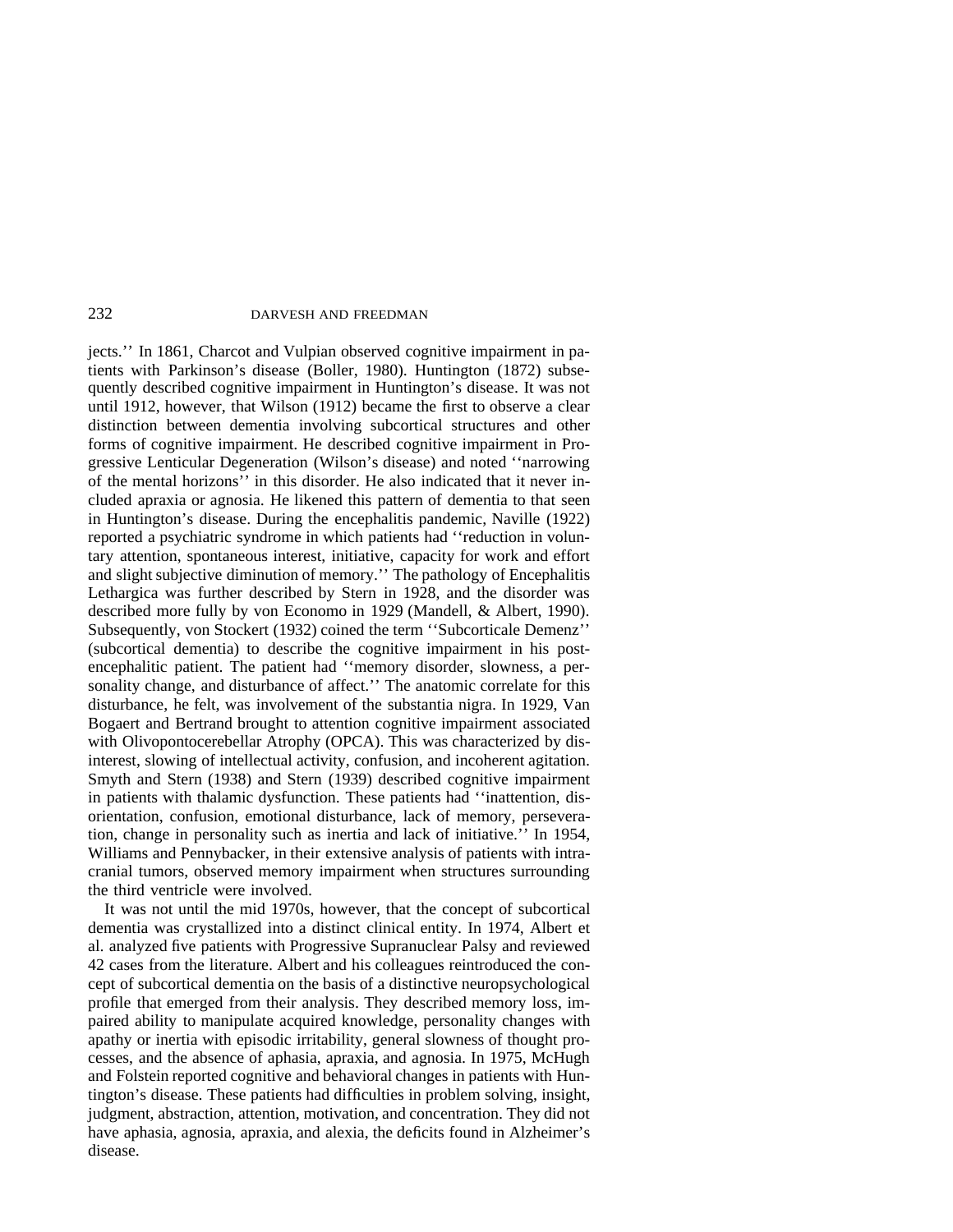The reintroduction of subcortical dementia as a clinical entity generated a considerable amount of interest (Cummings, 1986, 1990). There have been some thoughtful uncertainties expressed about this disorder as a distinct entity (Whitehouse 1985). However, there has been a large body of data to support a distinction between the subcortical and cortical dementias (Weiner, & Lang, 1995).

# ANATOMY AND CONNECTIVITY OF SUBCORTICAL STRUCTURES

Substantial insight has recently been gained into the neuroanatomical, neurochemical, and functional organization of subcortical structures (Gerfen, 1984, 1992; Alexander et al., 1986, 1990; Albin et al., 1989; Graybiel, 1990; Angulo, & McEwen, 1994). The notion of the basal ganglia ''funneling'' information from several cortical areas to restricted cortical regions via the thalamus has undergone significant refinement. Several parallel but segregated basal ganglia–thalamocortical circuits have been identified (Alexander et al., 1986, 1990). Intricate details about the connectivity and chemoarchitecture of subcortical structures such as the basal ganglia and the thalamus have led to a better understanding of the neural substrates for information processing (Parent, & Hazrati, 1993; Alexander, & Crutcher, 1990). These advancements have been helpful for understanding some of the behavioral and cognitive disturbances that occur with subcortical dysfunction.

Tract tracing studies and physiological evidence suggest the existence of at least five parallel but segregated basal ganglia–thalamocortical circuits (Alexander et al., 1986, 1990). Two of these circuits, the ''motor'' and the ''oculomotor'' circuits, have been studied extensively. Their anatomical arrangement and functional significance is better understood. Consequently, these circuits have been given names reflecting their function. The anatomical arrangement of the other three circuits, the ''dorsolateral,'' the ''lateral orbitofrontal,'' and the ''anterior cingulate'' or ''limbic'' circuits is less well understood. It is only recently that the function of these circuits has started to be defined. Therefore, the latter three circuits have been given anatomical names rather than functional labels. In general, the cerebral cortex sends excitatory projections to the striatum (caudate, putamen, and ventral striatum) (Cordingley, & Weight, 1986; Gerfen, 1984; Malneka, & Kocsis, 1988; McGeorge, & Faull, 1989). These projections terminate on medium spiny neurons which constitute over 90% of the striatal neuronal population (Gerfen, 1992). These neurons utilize gamma-amino-butyric acid (GABA) as their inhibitory neurotransmitter. Other neurotransmitters/neuromodulators in the striatum include substance P, enkephalins, dynorphins, neurokinin A and B, somatostatin, neurotensin, and neuropeptide Y (Angulo & McEwen, 1994; Graybiel, 1990).

The striatum also contains interneurons that utilize acetylcholine as the neurotransmitter (Graybiel, 1990). The inhibitory striatal projection neurons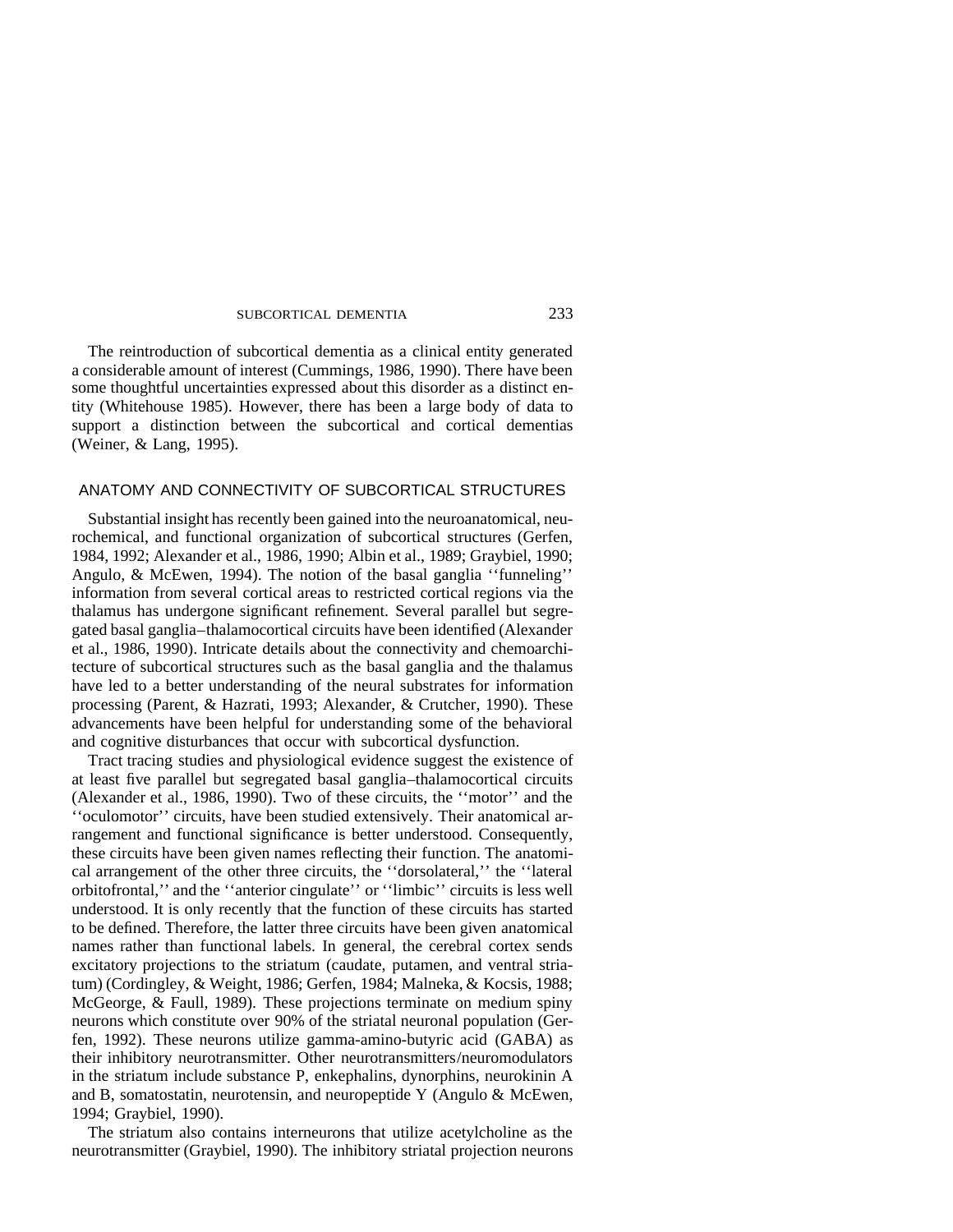follow two parallel but segregated pathways (Albin et al., 1989), the ''direct'' and the ''indirect'' pathways. In the direct pathway, the GABAergic striatal neurons containing substance P project to globus pallidus pars interna (GPi) and substantia nigra pars reticulata (SNr) (Graybiel, & Ragdale, 1983). These two nuclei also contain GABAergic inhibitory neurons that project topographically to the thalamus. The thalamus in turn projects topographically to the cerebral cortex. This pathway therefore has a disinhibitory effect on the thalamic neurons and hence an excitatory effect on the cortical neurons (Albin et al., 1989). In the indirect pathway, the GABAergic striatal neurons containing enkephalin project to globus pallidus pars externa (GPe). These neurons also utilize the inhibitory neurotransmitter GABA and project to the subthalamic nucleus (STN). This nucleus contains excitatory neurons and presumably utilizes glutamate as the neurotransmitter (Alexander et al., 1990). These neurons in turn project to GPi and SNr GABAergic inhibitory neurons. The net effect in this pathway is inhibition of thalamic neurons and hence a net inhibitory effect on the cerebral cortex (Albin et al., 1989). The details about the operation of these pathways remain to be clarified. It is speculated that they either have a "smoothing" effect on the final action of the cortical neurons or alternately there may be a reinforcing effect on the action of the selected cortical neurons and a suppressing action on the opposing set of cortical neurons (Alexander, & Crutcher, 1990). The basal ganglia– thalamocortical circuits and the subchannels within them utilize the same basic pattern to influence the cortical neurons (Alexander et al., 1986, 1990). Furthermore, each of these circuits have ''open'' and ''closed'' aspects to their arrangement. The open aspect is that the striatum receives input from multiple cortical and subcortical regions. For example, it has strong reciprocal connections with substantia nigra pars compacta (SNc), projections from dorsal raphe nuclei, and locus coeruleus. Furthermore, there are projections from subcortical structures to other circuit-related structures. For example, the dopaminergic ventral tegmental neurons project to the medial septal area, medial frontal cortex, and anterior cingulate cortex (Moore, 1982). The closed aspect of the circuits is that the information projecting to each of these circuits emanates from functionally related cortical regions and projects to restricted cortical regions.

The basal ganglia–thalamocortical circuits have been reviewed (Alexander et al., 1986, 1990) and are summarized below.

### *The Motor Circuit*

In the motor circuit, the principal striatal target is the putamen. It receives somatotopic projections from the primary motor cortex, arcuate premotor area, supplementary motor area, primary somatosensory cortex, and somatosensory association cortex. The putamen in turn sends topographic projections to the ventrolateral two-thirds of the GPi and GPe as well as caudolat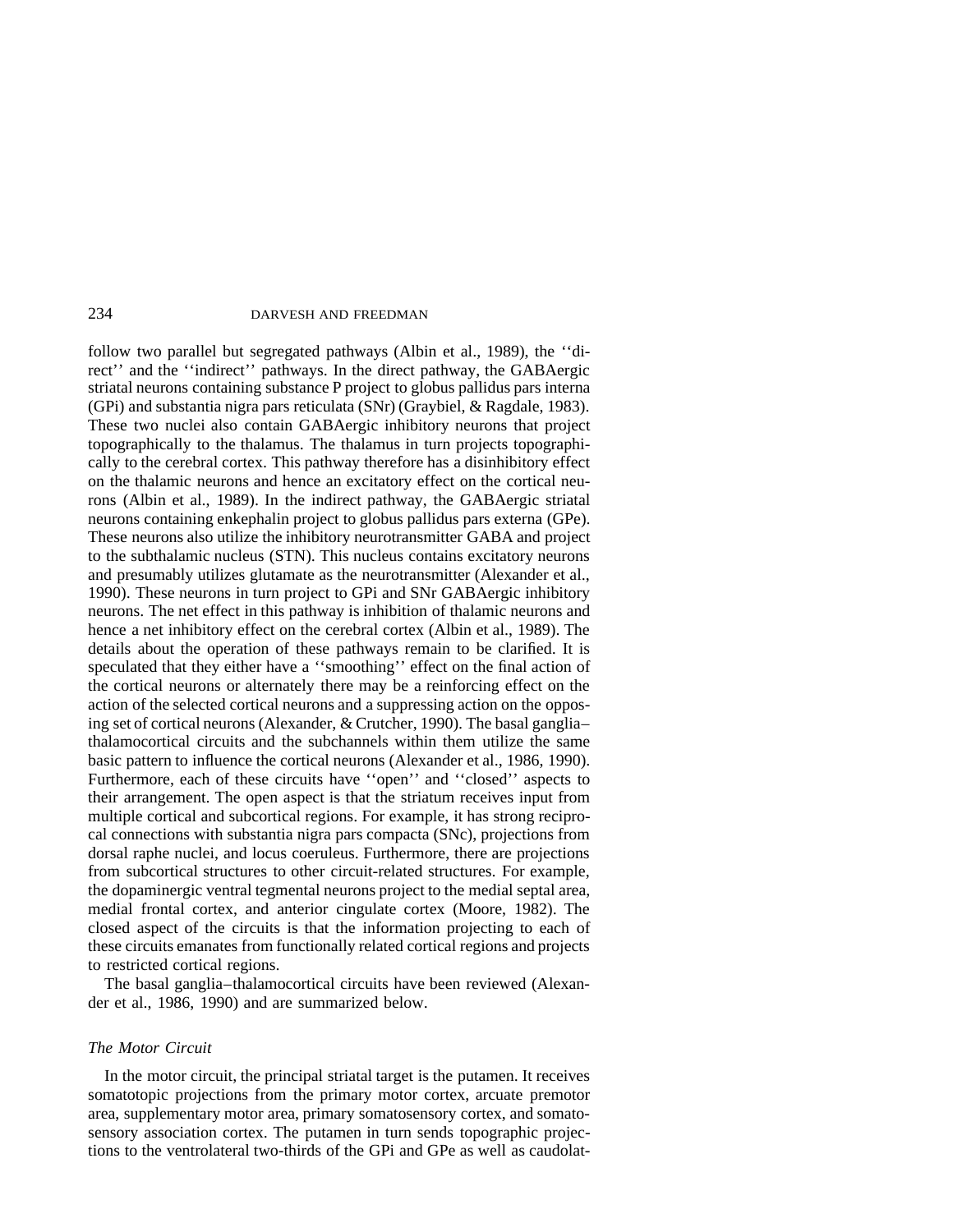eral SNr. In the direct pathway within this circuit, GPi and SNr send topographic projections to thalamic nuclei. These thalamic nuclei include nucleus ventralis lateralis pars oralis (VLo), nucleus ventralis anterior pars parvocellularis (lateral VApc), nucleus ventralis anterior pars magnocellularis (lateral VAmc), and centromedium nucleus (CM). The thalamocortical projections then complete the circuit. From VLo and lateral VAmc there are projections to the supplementary motor area, from lateral VApc to premotor cortex, and from CM to the motor cortex. Although there appears to be convergence of information from the cortex through the basal ganglia and the thalamus, functional and topographic segregation is maintained. Furthermore, within this circuit in the direct and indirect pathways, there are subchannels that process information about different aspects of movements.

## *The Oculomotor Circuit*

In the oculomotor circuit, the excitatory cortical projections emanate from interconnected frontal eye fields, supplementary eye fields, dorsolateral prefrontal cortex, and posterior parietal cortex. They project to the body of the caudate nucleus as well as the superior colliculus. From the body of the caudate there is projection to the caudal and dorsomedial GPi and ventrolateral SNr. The latter nuclei project to VAmc and nucleus dorsalis pars multiformis (MDmc), and VApc. The collaterals from GPi and SNr project to the superior colliculus. The thalamic nuclei complete the circuit by projecting to frontal eye fields and supplementary eye fields.

### *The Dorsolateral Prefrontal Circuit*

In the dorsolateral prefrontal circuit, the dorsolateral prefrontal region corresponding to Brodmann's areas 9 and 10 projects to the dorsolateral head of the caudate nucleus extending to the tail of the caudate. This region also receives projections from posterior parietal cortex and arcuate premotor area. These cortico-striate projections interdigitate rather than overlap in the caudate nucleus and maintain segregation within the striatum. In a topographic fashion the striatum projects to the GPi and SNr. These nuclei in turn project to VApc and MDpc thalamic nuclei, respectively. The circuit is completed by these thalamic projections to the dorsolateral prefrontal cortex.

### *The Lateral Orbitofrontal Circuit*

In the lateral orbitofrontal circuit, the head of the caudate nucleus receives projections from Brodmann's area 10, as well as from the auditory association area in the superior temporal gyrus and the visual association cortex in the inferior temporal gyrus. From the caudate nucleus there are topographic projections to GPi and SNr, which in turn project to VAmc and MDmc tha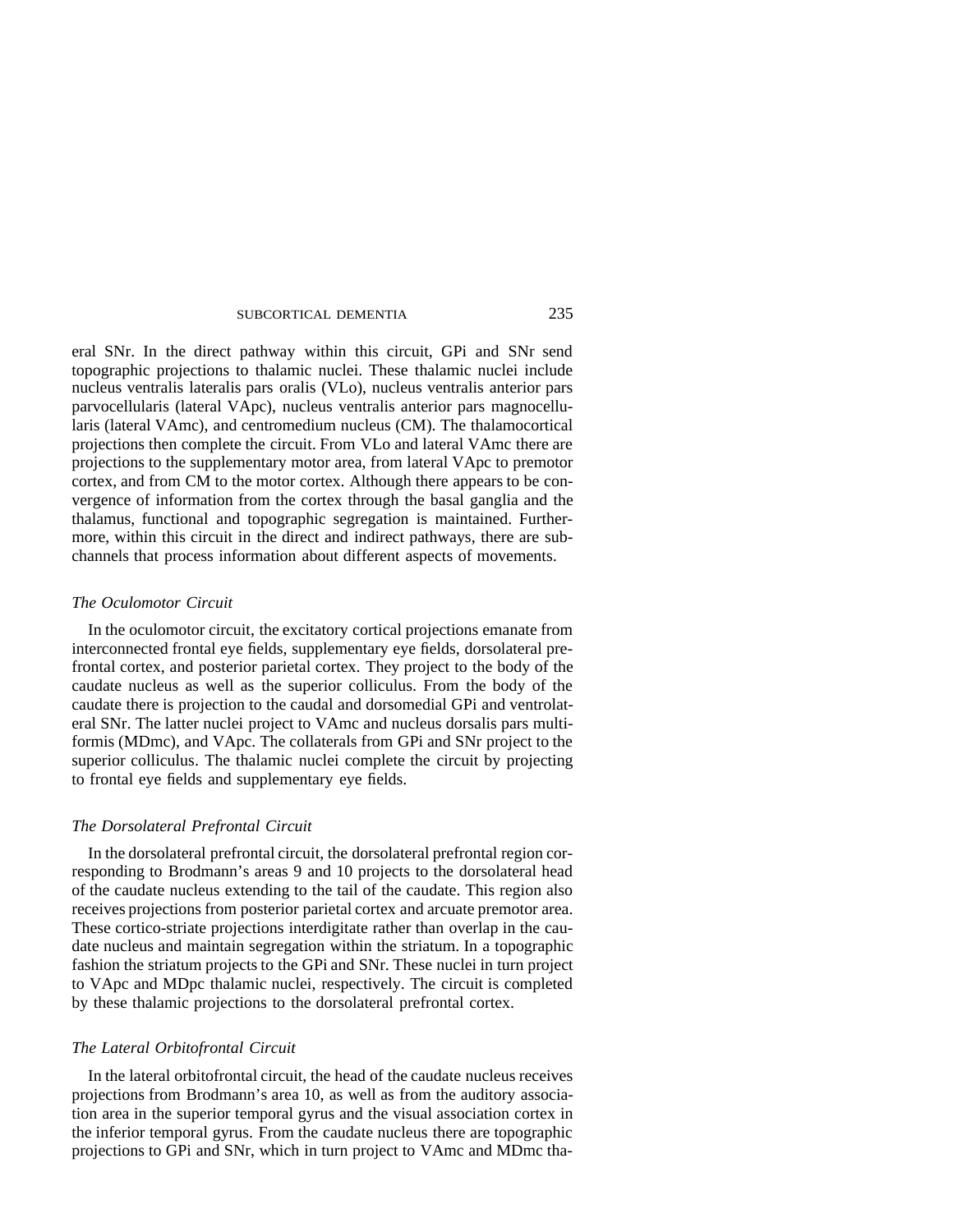lamic nuclei. These thalamic nuclei project to the lateral orbitofrontal cortex thus completing the circuit.

# *The Limbic Circuit*

In the limbic or ''anterior cingulate'' circuit the cortical projections are to the ventral striatum (nucleus accumbens and olfactory tubercle). This portion of the striatum is also called the limbic striatum and receives projections from hippocampus, amygdala, entorhinal and perirhinal cortices (Brodmann's areas 28 and 35, respectively), temporal pole, inferior temporal gyrus, posterior part of medial orbitofrontal area, and anterior cingulate region (Brodmann's area 24). From the ventral striatum there are projections to the ventral pallidum. From here there are projections to MDmc thalamic nucleus which in turn projects to anterior cingulate area and medial orbitofrontal cortex. It is postulated that the ventral pallidum may also have the equivalent of the internal and external segments giving rise to parallel direct and indirect pathways based on reciprocal connections between STN and the ventral pallidum. There are also extensive projections from ventral pallidum to hypothalamus, lateral habenula, and ventromedial tegmental area.

# NEUROPATHOLOGIC PERSPECTIVES

The predominant pathologic changes in the subcortical dementias occur in the basal ganglia, the brainstem nuclei, and the cerebellum. When the cerebral cortex is involved, the lesions are usually in the frontal lobes. In PD, for example, there is predominant degeneration of dopaminergic neurons in the SNc which also contain intracytoplasmic inclusions known as Lewy bodies. This then reduces dopaminergic input to the putamen and anterodorsal sector of the head of the caudate in the striatum. There is also cell loss in the ventral tegmental area which is the course of dopaminergic projections to the mesolimbic mesocortical regions. Apart from this, cell loss has been observed in locus coeruleus and nucleus basalis of Meynert. The neurotransmitter systems that have been observed to be reduced other than dopaminergic include noradrenergic, acetylcholinergic, somatostatinergic, and serotonergic (Mohr et al., 1995; Mayberg, & Solomon, 1995). In HD there is severe involvement of the caudate nucleus. Within this nucleus there appears to be early selective loss of the GABAergic neurons that also contain enkephalin and which project to the GPe. Later, however, there is progressive involvement of all the striatal projection neurons (Albin et al., 1989).

In PSP there are more widespread areas of involvement which include the pallidum, subthalamic nucleus, striatum, nucleus basalis of Meynert, brainstem tegmentum, the colliculi, periaquaductal grey, red nucleus, substantia nigra, basis pontis, dorsal and median raphe nuclei, inferior olives, dentate nucleus of the cerebellum, oculomotor complex, and trochlear nucleus, as well as the prefrontal and precentral cortices. Some of these structures con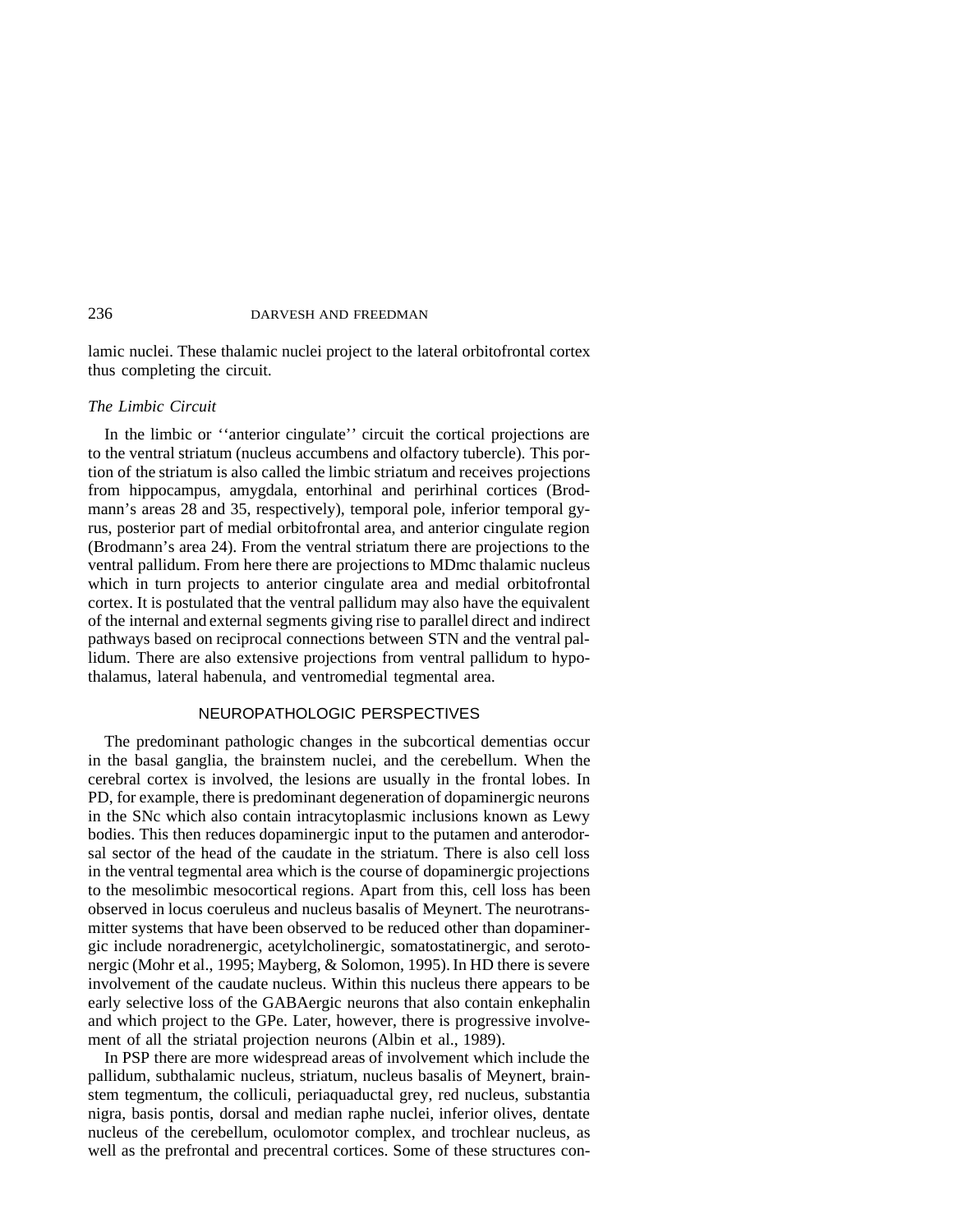tain numerous neurofibrillary tangles and neuropil threads while others show neuronal loss and astrogliosis (Hauw, et al., 1994).

### NEUROBEHAVIORAL PERSPECTIVES

The subcortical structures influence the function of the frontal systems by their participation in the open and the closed loops of the basal ganglia– thalamocortical circuits. The predominant pathological changes in subcortical dementias occur in the basal ganglia, brainstem nuclei and the cerebellum, as well as the frontal cortex.

Although the different types of subcortical dementia have different areas of predominant subcortical pathology, they share a common pattern of neurobehavioral change due to disruption in the frontal–subcortical systems. The clinical presentation includes abnormalities in general appearance, mood, personality, speed of information processing, memory, and manipulation of acquired knowledge.

## *General Appearance*

The general appearance of patients with subcortical dementia is often significantly different from those with cortical dementia due to the presence of prominent extrapyramidal motor deficits. For example, Parkinson's disease is marked by tremor, shuffling gait, hypomimia, and bradykinesia. There is also often hypophonia. In Huntington's disease there is chorea. In Progressive Supranuclear Palsy, facial spasticity, the ''surprise look,'' and nuchal dystonia may be an obvious change in the physical appearance. In Multiple System Atrophy, depending on the subtype, there may be ataxia and parkinsonian features. The alteration in the physical appearance in these patients is due primarily, if not exclusively, to dysfunction in the subcortical structures and hence impairment in functioning of the motor-basal ganglia– thalamocortical circuit.

#### *Mood and Personality*

Mood and personality changes have been recognized in patients with subcortical dementia. In PD, the estimate of the frequency of depression is between 37 to 90% (Mindham, 1970; Celesia & Wanamaker, 1972). The variability in the frequency has been attributed to methodologic differences. Mayeux et al. (1981), in their analysis of 55 consecutive patients with Parkinson's disease, showed that 47% of their patients were significantly depressed. This study suggested ''that depression in Parkinson patients may be accompanied by mild intellectual impairment and inattention which is independent of the severity of the illness.'' It has been postulated that the substrate for dementia and depression may share certain features. Neuropathological studies have shown that there is disproportionate degeneration of dopaminergic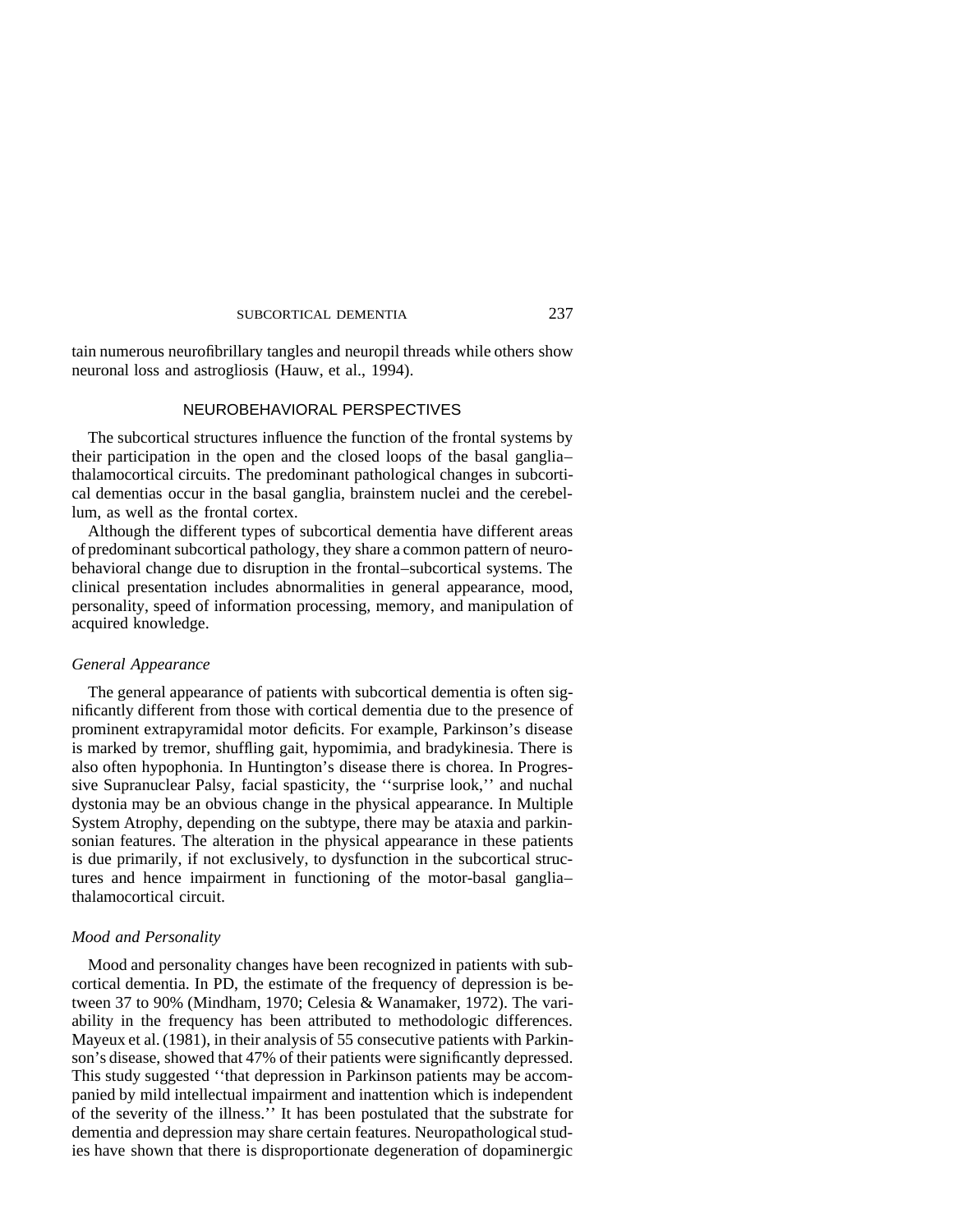neurons in the ventral tegmental area in patients with depression and dementia (Torack, & Morris, 1988). This area has projections to the orbitofrontal and other prefrontal cortices (Glowinski et al., 1984; Simon et al., 1979; Nauta & Domesick, 1984), that is, the open portion of the basal ganglia– thalamocortical circuits described above. Although the dorsal raphe nuclei project widely to the cerebrum (Azmitia, & Gannon, 1986), the major cortical afferents to the dorsal raphe nuclei originate from the orbitofrontal cortex (Nauta, 1971). Furthermore, functional imaging studies using PET have shown hypometabolism in the inferior frontal lobes in depressed patients with PD (Mayberg et al., 1990). Taken together, the dysfunction of the open portion of the basal ganglia–thalamocortical circuits may lead to the dysfunction of the closed and the open portions of the limbic circuits. From a neurochemical perspective within this anatomic framework, a decrease in dopaminergic, serotonergic, and noradrenergic tone in these systems may, in part, lead to depression and some aspects of the cognitive disturbance in PD (Mayberg, & Solomon, 1995).

Similarly, patients with HD have depression with an estimated frequency in the order of 30% (Cummings, 1995; Morris, 1991). The predominant neuropathologic alteration in this disorder is the loss of GABAergic projection neurons in the caudate nucleus, which has an impact on the normal functioning of various basal ganglia–thalamocortical circuits. This type of dysfunction has been corroborated by the observation that there is hypometabolism in the orbitofrontal and other prefrontal cortices of patients with HD and depression (Mayberg et al., 1992). Apart from depression, these patients may also exhibit hypomania, mania, or psychosis. The estimated frequency of psychosis is between 6 and 25% (Morris, 1991; Folstein, 1989). The substrate for psychosis has been postulated to be the medial as well as the ventral striatum (Cummings, 1995). Functional imaging studies using PET have shown hypometabolism in the anterior hemispheric structures (Kuwert et al., 1989). An imbalance with elevated dopaminergic tone is felt to be one of the transmitter system abnormalities contributing to psychosis (Cummings, 1995). These patients also exhibit changes in personality with apathy, irritability, lability, impulsivity, and aggressive behavior. Functional imaging studies have shown a correlation between metabolic changes in the caudate nucleus and the abnormalities of personality (Mazziotta, 1990). In general, the anatomic substrate for early change in personality is felt to be the orbitofrontal and the limbic circuits (Cummings, 1993).

### *Memory*

Memory deficits comprise an integral component of the deficits in the subcortical dementias. There appears to be a specific pattern of memory disturbance in PD. Immediate memory, that is, the ability to retain information in the absence of distraction, appears to be spared. However, recent memory,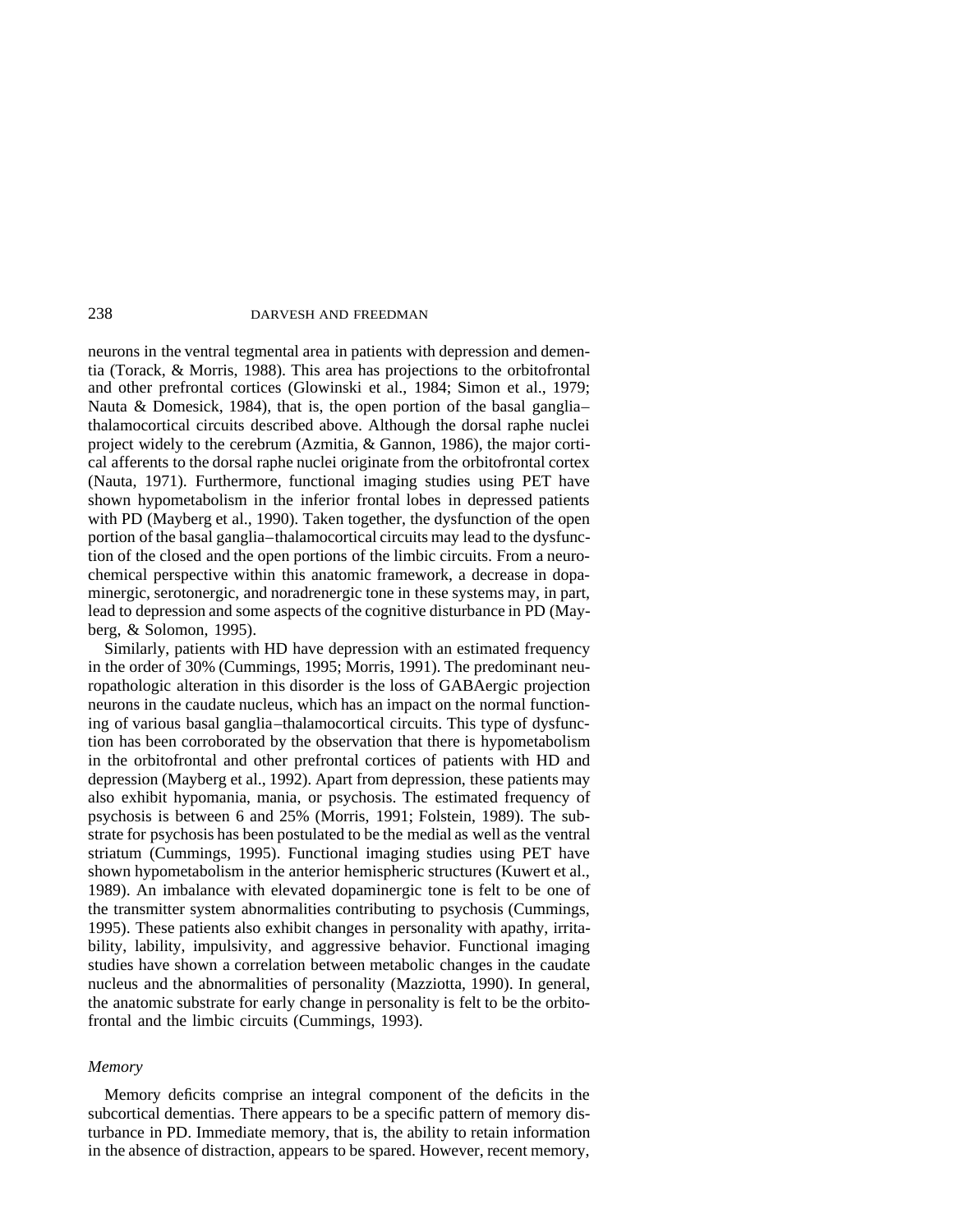that is, the recall of information after a short delay, is impaired (Huber et al., 1986b). Although recall is impaired, these patients benefit from encoding enrichment and recognition cuing. Thus it is postulated that there is a retrieval deficit in these patients (Tweedy et al., 1982). Remote memory is also impaired. The remote memory deficit appears to be equal across all decades, with no temporal gradient when tested using the Famous Faces Test (Freedman et al., 1984). However, there appears to be a temporal gradient in remote memory for public and personal events when tested using the Famous Scenes Test and Modified Crogert's Personal Memory Test (Sagar et al., 1988). Many investigators have shown that patients with PD have a memory disturbance reflected by impairment in performance on tests sensitive to visual memory, learning of superspan word lists, logical memory and paired associated learning, tactile memory, and recall of remote personal and sociopolitical events (Cummings, 1986; Warburton, 1967; Reitan & Boll, 1971; Pirozzolo et al., 1982; Freedman et al., 1984; Globus et al., 1985). Apart from the recent and remote memory disturbance, these patients have impairment on procedural learning tasks as tested by a simplified version of Tower of Hanoi (Saint-Cyr et al., 1988). Similarly, in HD there is no impairment of immediate memory (Aminoff et al., 1975; Caine et al, 1977). Recent memory is impaired (Caine et al., 1977, 1978; Moss et al., 1986). Recall is, however, aided by cuing and implies the deficit is in retrieval (Weingartner et al., 1979; Butters et al., 1978). Although these patients also have impairment in remote memory without a temporal gradient (Albert et al., 1981a,b; Beatty et al., 1988), they are aided by recognition with multiple choice (Caine et al., 1978).

In PSP, memory disturbance has also been documented (Albert et al., 1974). Although these patients are forgetful, an alternate explanation is that they have an impaired timing mechanism of recall rather than a true impairment of memory (Albert et al., 1974). Subsequently, however, it has been shown that these patients also have true impairment in memory (Litvan et al., 1989). Tests sensitive to assessing aspects of verbal memory including learning, information scanning, consolidation, and retrieval have shown abnormalities in the rate of forgetting, increased sensitivity to interference, and problems using strategies for long-term scanning mechanisms. Although these patients were aided by recognition, as in PD and HD, they also demonstrated sufficient impairment to suggest dysfunction in the storage of information (Litvan et al., 1989).

### *Language*

In general, the subcortical dementias are not associated with significant abnormalities in language. There are, however, abnormalities in speech. For example, patients with PD have dysarthria, reduced phrase length, and impairment in prosody (Cummings et al., 1988). Similarly, patients with HD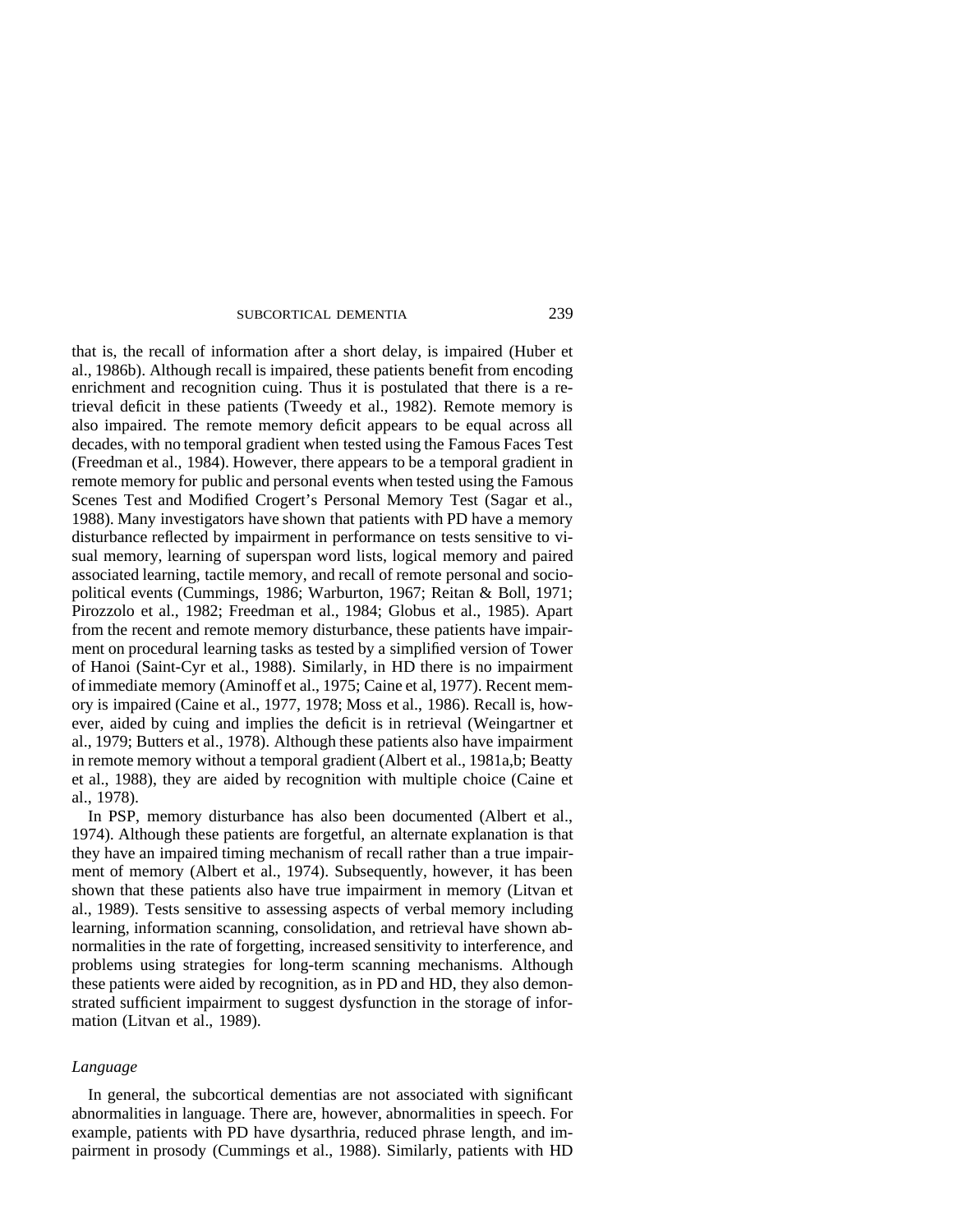may also have dysarthria (Butters et al., 1978; Caine et al., 1978). Furthermore, these patients have reduced phrase length and have an increased number of ''mumbled'' words, as well as short and simple sentences (Gordon et al., 1987; Podoll et al., 1988). Patients with HD also have abnormalities of prosody. A study of comprehension of prosody in HD showed abnormalities in both affective and propositional prosody (Speedie et al., 1990).

Although patients with PD show some abnormalities in comprehension, the impairment is mild (Cummings et al., 1988). Furthermore, it has been proposed that this abnormality in PD may be due to general cognitive decline rather than a true language disturbance (Podoll et al., 1988). Patients with PD and dementia show mild deficits in naming in some studies (Globus et al., 1985; Freedman et al., 1984), but not in others (Bayles, & Tomoeda, 1983; Huber et al., 1985; Pirozzolo et al., 1982; El-Awar et al., 1987; Pillon et al., 1986). Mild naming deficits have also been observed in patients with HD (Smith et al., 1988).

Writing is impaired in both PD and HD. In both of these disorders, this impairment is primarily due to the motor disturbance (Cummings, & Benson, 1988; Podoll, 1988), although errors of letter omission have been observed in later stages of HD (Podoll, 1988).

### *Visuospatial Functions*

In PD, the existence and the nature of visuospatial function deficits is controversial (Brown, & Marsden, 1986). There is, however, significant evidence that visuospatial function is impaired in PD (Levin et al., 1991; Growdon et al., 1990; Mohr et al., 1990; Stern et al., 1984; Cummings, & Huber, 1992). In a study comparing patients with AD and PD on visuospatial function tasks, both groups performed poorly relative to control subjects although patients with PD performed better (Mohr et al., 1990). It has been postulated that impairment in dorsolateral frontal–striatal connections accounts for these abnormalities. Patients with PD also performed poorly on facial recognition, mental object assembly, manual visuoconstruction, angular judgment, and identifying embedded objects and geometric figures (Mohr et al., 1995).

In HD, there is impairment on the Block Design and Object Assembly subtests of the WAIS (Morris, 1995). Striking abnormalities in these patients are found on tests that require mental rotation to maintain personal orientation. Impairment in localization of a stimulus after a sideways shift of the patient has been observed (Potegal, 1971). Caudate dysfunction has been postulated as the anatomic substrate for this impairment. Furthermore, these patients show significant abnormalities on the Standardized Road Map Test of direction (Fedio et al., 1979; Brouwers et al., 1984). The ability to draw to command and to copy is impaired in both PD and HD. There is some doubt as to whether this impairment is solely due to motor impairment (Brown, & Marsden, 1988).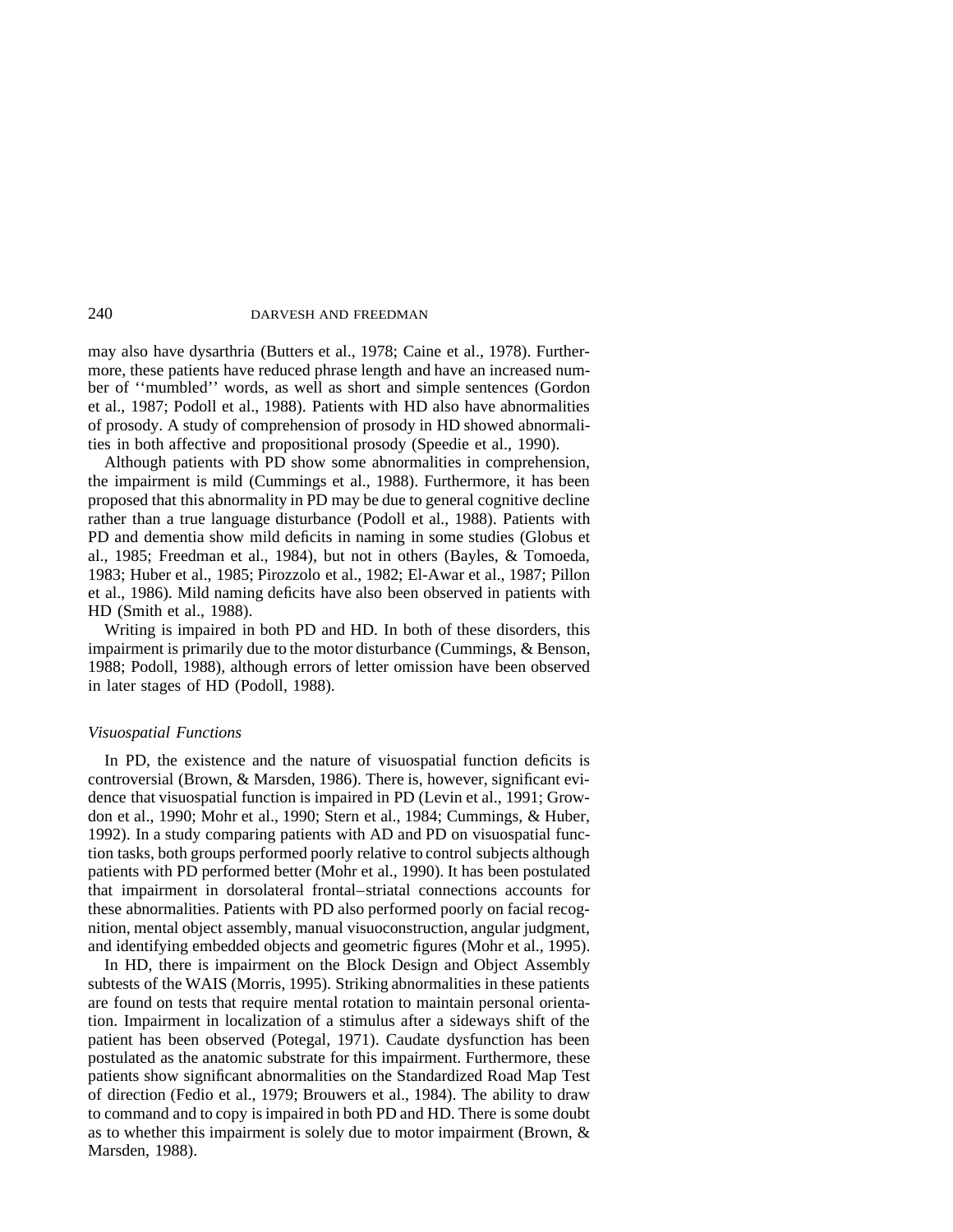### *Frontal System Tasks*

Due to predominant dysfunction of the frontal systems in the subcortical dementias, the common predominant theme has been impairment of manipulation of acquired knowledge and other frontal systems tasks. For example, in PD there is impairment in tasks of verbal fluency, abstraction, planning, categorization, and shifting set, as well as in tasks requiring divided attention (Cummings, 1986; Matison et al., 1982; Lees, & Smith, 1983; Talland, & Schwab, 1964; Reitan, & Boll, 1971; Globus et al., 1985; Taylor et al, 1986; Bowen et al., 1975; Flowers, & Robertson, 1985; Flowers, 1982; Cools et al., 1984; Robbins et al., 1994; Owen et al., 1992).

On the Wisconsin Card Sorting Test (WCST), patients with PD show abnormalities in set formation and maintenance of set response. Some investigators have observed perseverative errors in patients with PD (Levin et al., 1989), while others have not observed this defect (Bowen et al., 1976; Taylor et al., 1986; Flowers, & Robertson, 1985). By utilizing experimental paradigms adopted from non-human animal models, Freedman and Oscar-Berman (1986b) have found impairment on delayed response in patients with PD and dementia. Deficits on delayed response are most sensitive to lesions in the dorsolateral frontal cortex in non-human primates (Goldman et al., 1971). Furthermore, perseverative errors on the WCST are most sensitive to lesion in dorsolateral prefrontal cortex in humans (Milner, 1964). Taken together, these impairments in dorsolateral prefrontal function suggest the involvement of the dorsolateral prefrontal circuit due to impaired mesencephalic dopaminergic projections to the striatum and the prefrontal cortex. Similarly, in HD there is poor verbal fluency, impaired abstraction, perseveration, and poor planning (Boll et al., 1974; Butters et al., 1978; Fisher et al., 1983; Wexler, 1979; Josiassen, 1982, 1983; Fedio, 1979; Caine et al., 1978). On the WCST, these patients have difficulty with shifting conceptual set and they make perseverative errors (Josiassen et al., 1983). Thus, these abnormalities also reflect dysfunction in the frontal systems. Since the predominant pathology in this disorder is degeneration of striatal neurons, these abnormalities recapitulate dysfunction of basal ganglia-thalamo-frontocortical circuits.

In PSP there is also a profile suggestive of frontal system dysfunction (Lees, 1990) characterized by poor abstraction, impaired calculation, and inability to shift set (Rafal, & Grimm, 1981; Maher et al., 1985). These patients also show impairments on verbal fluency, perseveration on the WCST (Dubois et al., 1988), motor impersistence, and utilization behavior (Pillon et al., 1986; Maher et al., 1985; Pillon, 1991; Dubois et al., 1988). Functional PET Imaging has shown frontal hypometabolism in these patients (D'Atana et al, 1985).

Patients with MSA also display impairments on tasks sensitive to frontal system dysfunction (Robbins et al., 1994). In OPCA (Spinocerebellar Atro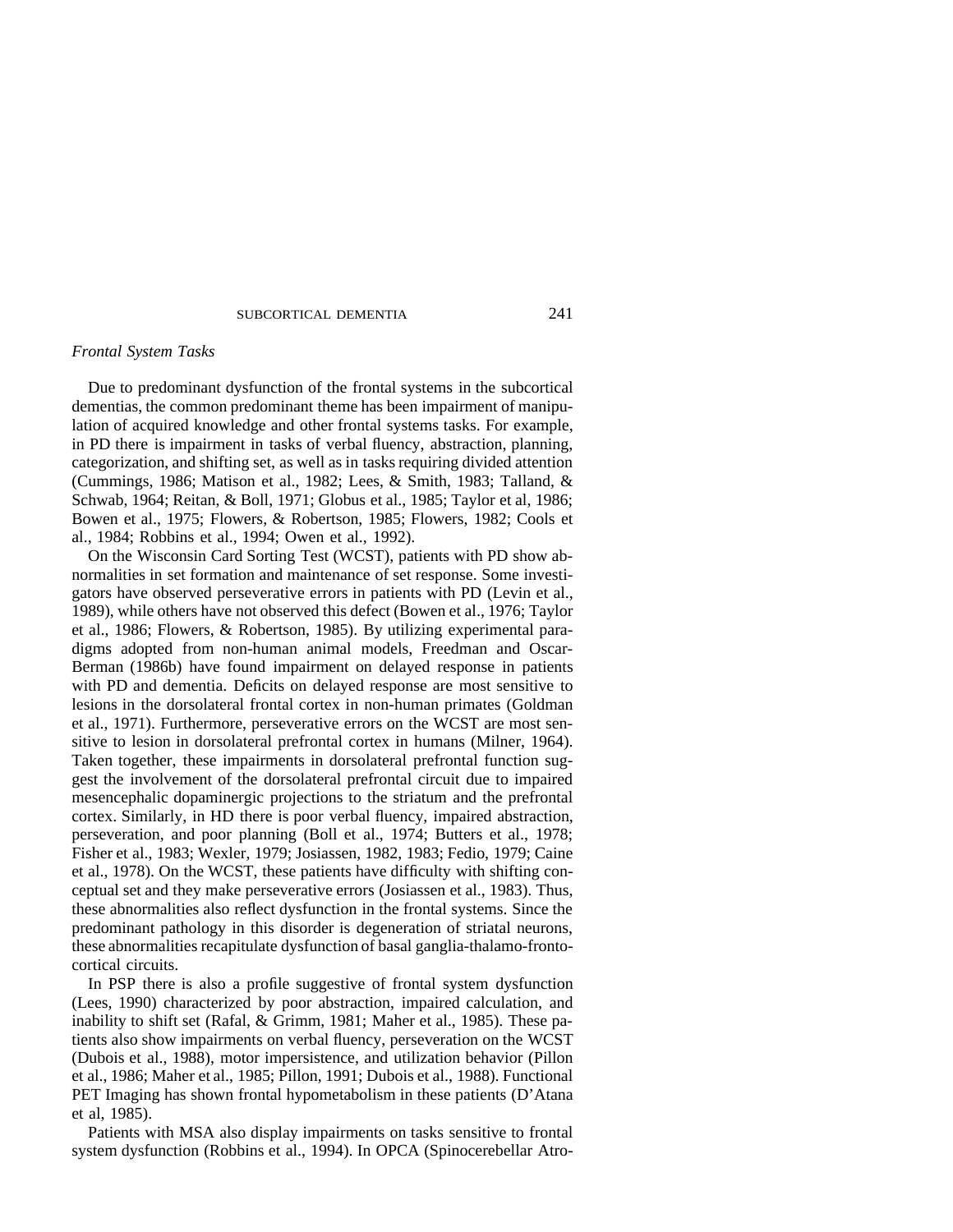phy type I) there is cognitive impairment with poor performance on a variety of tests sensitive to frontal lobe dysfunction. These include the WCST (Kish et al., 1994, 1988). Furthermore, patients show impairment on delayed alternation, a test adopted from animal models and which is sensitive to both dorsolateral and orbitofrontal dysfunction (El-Awar et al., 1991).

In OPCA, the frontal cognitive deficits have been attributed to lesions affecting subcortical projections to the prefrontal cortex, although it is hypothesized that cerebellofrontal dysfunction may also play a part in these impairments. Similarly, in striatonigral degeneration with or without Shy– Drager syndrome, patients show impaired performance suggestive of frontal system dysfunction on tasks of letter fluency, attentional set shifting, planning on the Tower of London, and spatial working memory (Sullivan et al., 1991; Robbins et al., 1992).

### *Perspectives on Cortical–Subcortical Dichotomy*

Since the reintroduction of the concept of subcortical dementia, there have been numerous studies comparing the cortical and subcortical dementias, as well as studies examining different forms of subcortical dementias. While the debate about the existence of subcortical dementia will undoubtedly continue, it is becoming increasingly evident that patients with subcortical brain lesions display distinct, identifiable patterns of cognitive impairment. Conceptually, the mechanisms underlying cognitive impairment in these patients are felt to be due to abnormalities in the ''instrumental'' functions (Cummings, 1986). These mechanisms include timing, arousal, attention, motivation, and mood. Dysfunction in these mechanisms is felt to result in slowing of information processing, memory loss, impairment in manipulation of acquired knowledge, apathy, inertia, and mood disorder. In the cortical dementias, the dysfunction is felt to be in ''fundamental'' functions which include language, memory, perception, praxis and calculations. Deficits in the fundamental functions lead to impairments such as aphasia, agnosia, apraxia, memory loss, and acalculia.

The anatomic substrates underlying the ''instrumental'' functions are predominantly the subcortical structures, and those underlying fundamental functions involve mainly the cortical structures. Given the strong anatomic connections between the subcortical and the cortical structures, particularly the frontal lobes, it is not surprising that there are overlapping cognitive impairments in the cortical and subcortical dementias. For example, both cortical and subcortical dementias are associated with abnormalities in frontal system tasks such as abstraction, verbal fluency, and set shifting. The overlap in these impairments increases as the dementias progress.

From a mechanistic point of view it appears that those dementias beginning with predominant subcortical degeneration and those that begin with predominant cortical degeneration represent a continuum. It has been argued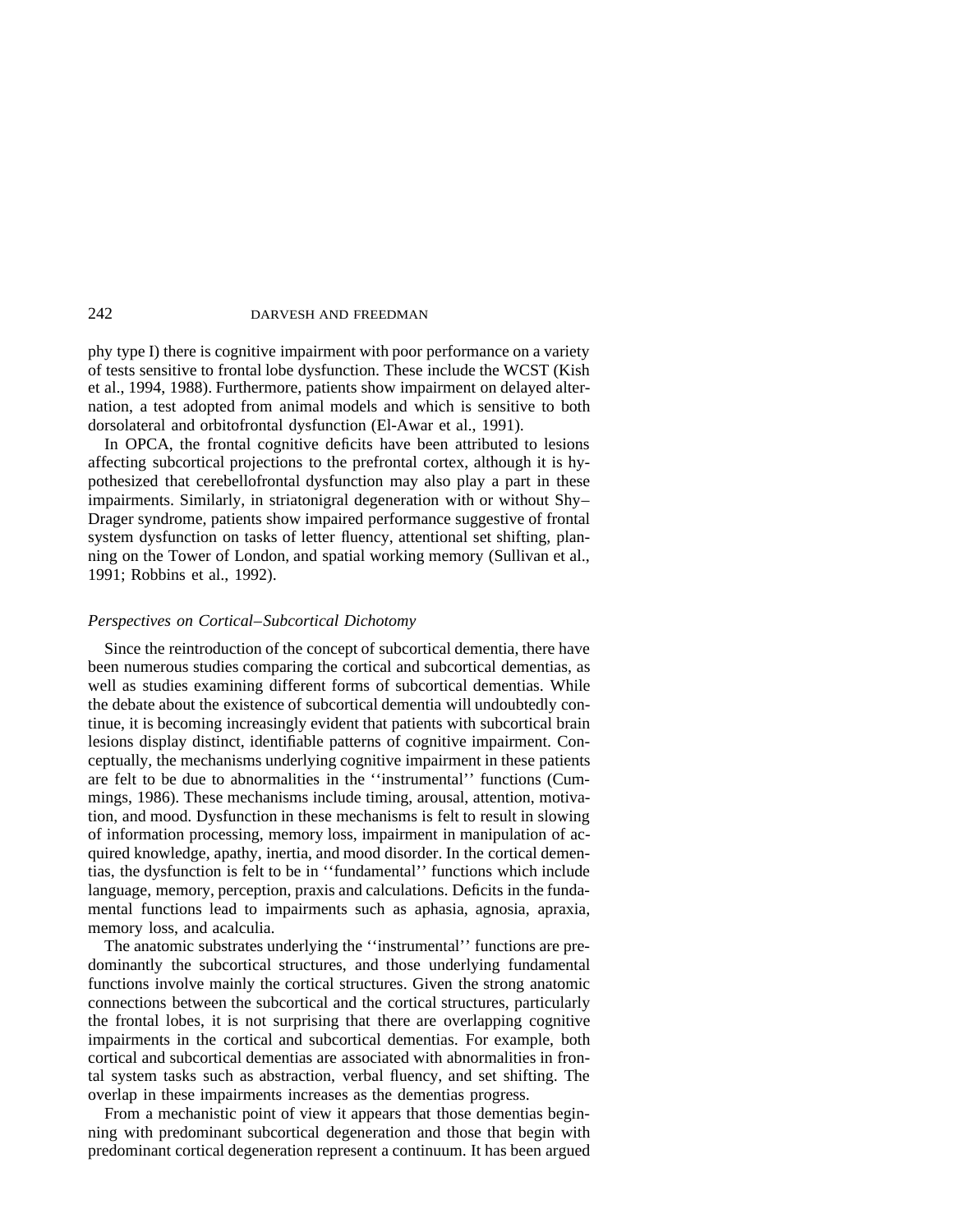that separation of cortical and subcortical dementias into distinct entities is artificial (Whitehouse, 1986). From a strictly anatomic point of view this is true. From a neurobehavioral perspective, however, it is clear that distinct patterns of cognitive impairments emerge in the cortical and subcortical dementias. Moreover, from a neuropathologic point of view, there are also differences in the profile of neuronal systems affected. For example, in PD there is loss of mesencephalic dopaminergic neurons (Jellinger, 1990), and in HD there is loss of striatal GABAergic/enkephalineric neurons (Albin et al., 1989). In AD, on the other hand, there are more widespread chemoarchitectural abnormalities which include, in part, the basal forebrain cholinergic neuronal system (Selkoe, 1991).

Thus, clinically and chemoarchitecturally the cortical and subcortical dementias appear to be distinct. Separation of dementia into these two broad categories has several advantages. Given selective vulnerability of populations of neurons, it provides a basis for studying the role of various ''systems'' or ''circuits'' in cognitive function. Furthermore, it also provides a fertile ground for studying the role of various neurotransmitters/neuromodulators in cognitive dysfunctions which in turn may have significant implications in management of these abnormalities. Dopaminergic system in PD provides a model to illustrate this point.

While anatomic terminology for clinical entities may raise concern, it is becoming evident that the term ''subcortical dementia'' is becoming consolidated in the neuroscience lexicon.

### REFERENCES

- Albert, M. L., Feldman, R. G., & Willis, A. L. 1974. The ''Subcortical dementia'' of progressive supranuclear palsy. *Journal of Neurology, Neurology and Psychiatry,* **37,** 121–130.
- Albert, M. S., Butters, N., & Brandt, J. 1981a. Patterns of remote memory in amnesic and demented patients. *Archives of Neurology,* **38,** 495–500.
- Albert, M. S., Butters, N., & Brandt, J. 1981b. Development of remote memory loss in patients with Huntington's disease. *Journal of Clinical Neuropsychology,* **3,** 1–12.
- Albin, R. L., Young, A. B., & Penney, J. B. 1989. The functional anatomy of basal ganglia disorders. *Trends in Neurosciences,* **12**(10), 366–375.
- Alexander, G. E., & Crutcher, M. D. 1990. Functional architecture of basal ganglia circuits: Neural substrates of parallel processing. *Trends in Neurosciences,* **13**(7), 266–271.
- Alexander, G. E., Crutcher, M. D., & DeLong, M. R. 1990. Basal ganglia-thalamocortical circuits: Parallel substrates for motor, oculomotor, ''prefrontal'' and limbic'' functions. In H. B. M. Uylings, C. G. Van Eden, J. P. C. De Bruin, M. S. Cozner, & M. G. P. Feenstra (Eds.), *Progress in Brain Research.* Vol. 85, pp. 119–146.
- Alexander, G. E., DeLong, M. R., & Strick, P. L. 1986. Parallel organization of functionally segregated circuits linking basal ganglia and cortex. *Annual Reviews in Neurosciences,* **9,** 357–381.
- Aminoff, M. J., Marshall, J., Smith, E. M., & Wyke, M. A. 1975. *Psychology Medicine,* **5,** 169–172.
- Angulo, J. A., & McEwen, B. S. 1994. Molecular aspects of neuropeptide regulation and function in the corpus striatum and nucleus accumbens. *Brain Research Reviews,* **19,** 1–28.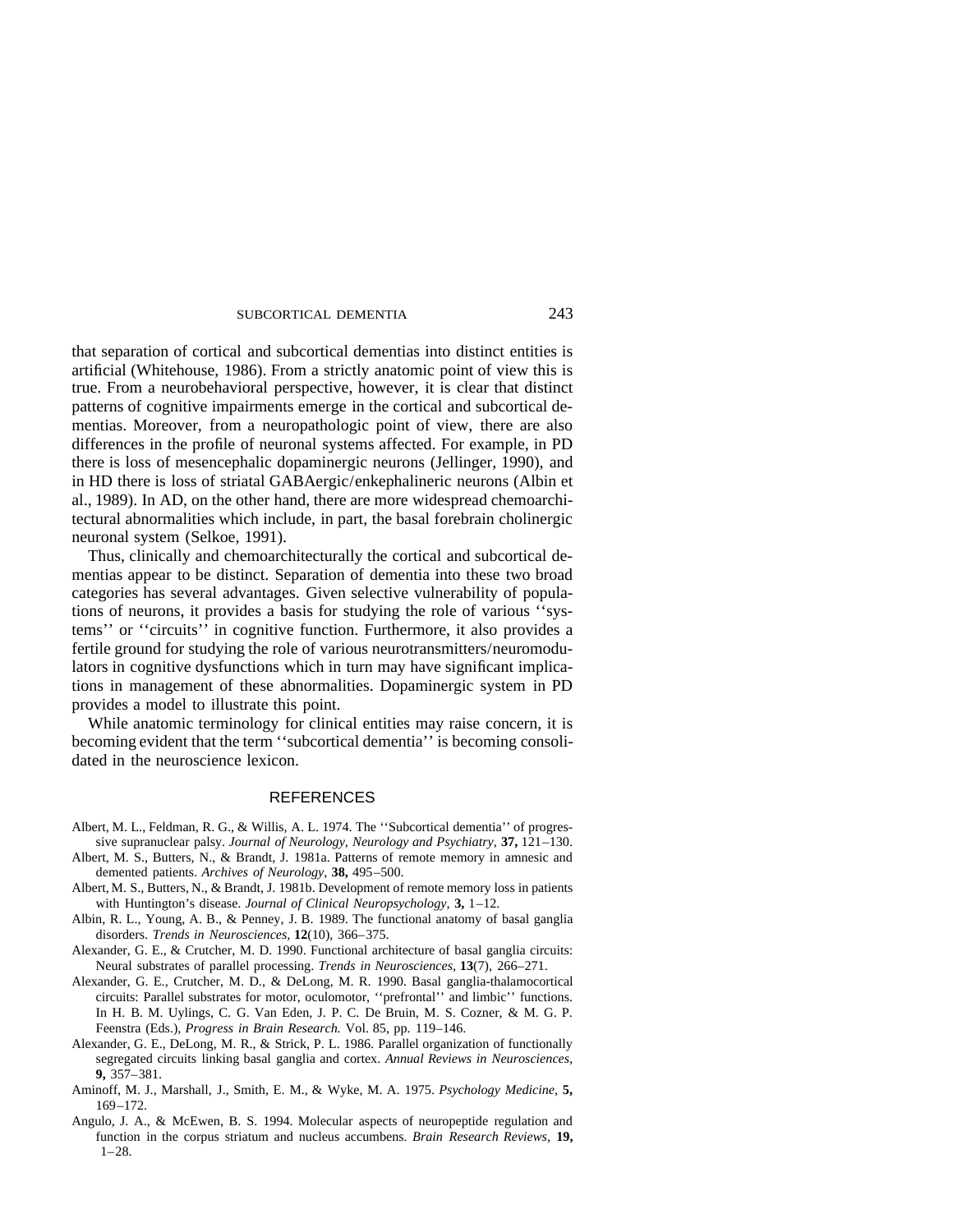- Azmitia, E. C., & Gannon, P. J. 1986. Primate serotonergic system: A review of human and animal studies and a report on *Macaca fascicularis.* In S. Fahn (Ed.), *Myoclonus: Advances in Neurology.* New York: Raven Press. Pp. 407–468.
- Bayles, K. A., & Tomoeda, C. K. 1983. Confrontation naming impairment in dementia. *Brain and Language,* **19,** 98–114.
- Beatty, W. W., Salmon, D. C., Butters, N., Heindel, W. C., & Granholm, E. L. 1988. Retrograde amnesia in patients with Alzheimer's disease or Huntington's disease. *Neurobiology of Aging,* **9,** 181–186.
- Boll, T. J., Heaton, R., & Reitan, R. M. 1974. Neuropsychological and emotional correlates of Huntington's chorea. *Journal of Nervous and Mental Disease,* **158,** 61–69.
- Boller, F. 1980. Mental status of patients with Parkinson's disease. *Journal of Clinical and Experimental Neuropsychology,* **2,** 157–172.
- Bowen, F. P., Kamcenny, R. S., Burns, M. M., & Yahr, M. D. 1975. Parkinsonism: Effects of levo-dopa treatment on concept formation. *Neurology,* **25,** 701–704.
- Bowen, F. P., Burns, M. M., Brady, E. M., & Yahr, M. D. 1976. A rate on alterations of personal orientation in Parkinsonism. *Neuropsychologia,* **14,** 425–429.
- Brouwers, P., Cox, C., Martin, A., Chase, T. N., & Fedio, P. 1984. Differential perceptualspatial impairment in Huntington's and Alzheimer's dementias. *Archives of Neurology,* **41,** 1073–1076.
- Brown, R. G., & Marsden, C. D. 1988. ''Subcortical dementia'': The neuropsychological evidence. *Neuroscience,* **25,** 363–387.
- Butters, N., Sax, D., Montgomery, K., & Tarlow, S. 1978. Comparison of the neuropsychological deficits associated with early and advanced Huntington's disease. *Archives of Neurology,* **35,** 585–589.
- Caine, E. D., Ebert, M. H., & Weingartner, H. 1977. An outline of the analysis of dementia: the memory disorder of Huntington's disease. *Neurology,* **27,** 1087–1092.
- Caine, E. D., Hunt, R. D., Weingartner, H., & Ebert, M. H. 1978. Huntington's dementia: clinical and neuropsychological features. *Archives of General Psychology,* **35,** 377–384.
- Celesia, G. C., & Wanamaker, W. M. 1972. Psychiatric disturbances in Parkinson's disease. *Diseases of the Nervous System,* **33,** 577–583.
- Cohen, S., & Freedman, M. 1995. Cognitive and behavioural changes in Parkinson-Plus syndromes. In W. J. Weiner & A. E. Lang (Eds.), *Advances in neurology: Behavioural neurology of movement disorders.* New York: Raven Press. Vol. 65, pp. 139–157.
- Cools, A. R., Van Der Bercken, J. H. L., Horstink, M. W. T., Van Spaendonch, K. P. M., & Berger, H. J. C. 1984. Cognitive and motor shifting aptitude disorder in Parkinson's disease. *Journal of Neurology, Neurosurgery, and Psychiatry,* **47,** 443–453.
- Cordingley, G., & Weight, F. 1986. Non-cholinergic synaptic excitation in neostriatum: Pharmacological evidence for mediation by glutamate-like transmitter. *British Journal of Pharmacology,* **88,** 847–856.
- Cummings, J. L. 1986. Subcortical dementia. Neuropsychology, neuropsychiatry, and pathophysiology. *British Journal of Psychiatry,* **149,** 682–697.
- Cummings, J. L. 1990. *Subcortical dementia.* New York, Oxford: Oxford Univ. Press.
- Cummings, J. L. 1993. Frontal-subcortical circuits and human behavior. *Archives of Neurology,* **50,** 873–880.
- Cummings, J. L. 1995. Behavioural and psychiatric symptoms associated with Huntington's disease. In W. J. Weiner & A. E. Lang (Eds.), *Advances in neurology: Behavioural neurology of movement disorders.* New York: Raven Press. Vol. 65, pp. 179–186.
- Cummings, J. L., & Benson, D. F. 1988. Psychological dysfunction accompanying subcortical dementia. *Annual Reviews in Medicine,* **39,** 53–61.
- Cummings, J. L., Darkins, A., Mendez, M., Hill, M. A., & Benson, D. F., 1988. Alzheimer's disease and Parkinson's disease: comparison of speech and language alterations. *Neurology,* **38,** 680–684.
- Cummings, J. L., & Huber, S. J. 1992. In S. J. Huber, & J. L. Cummings (Eds.), *Parkinson's disease: Neurobehavioral aspects.* New York: Oxford Univ. Press. Pp. 59–73.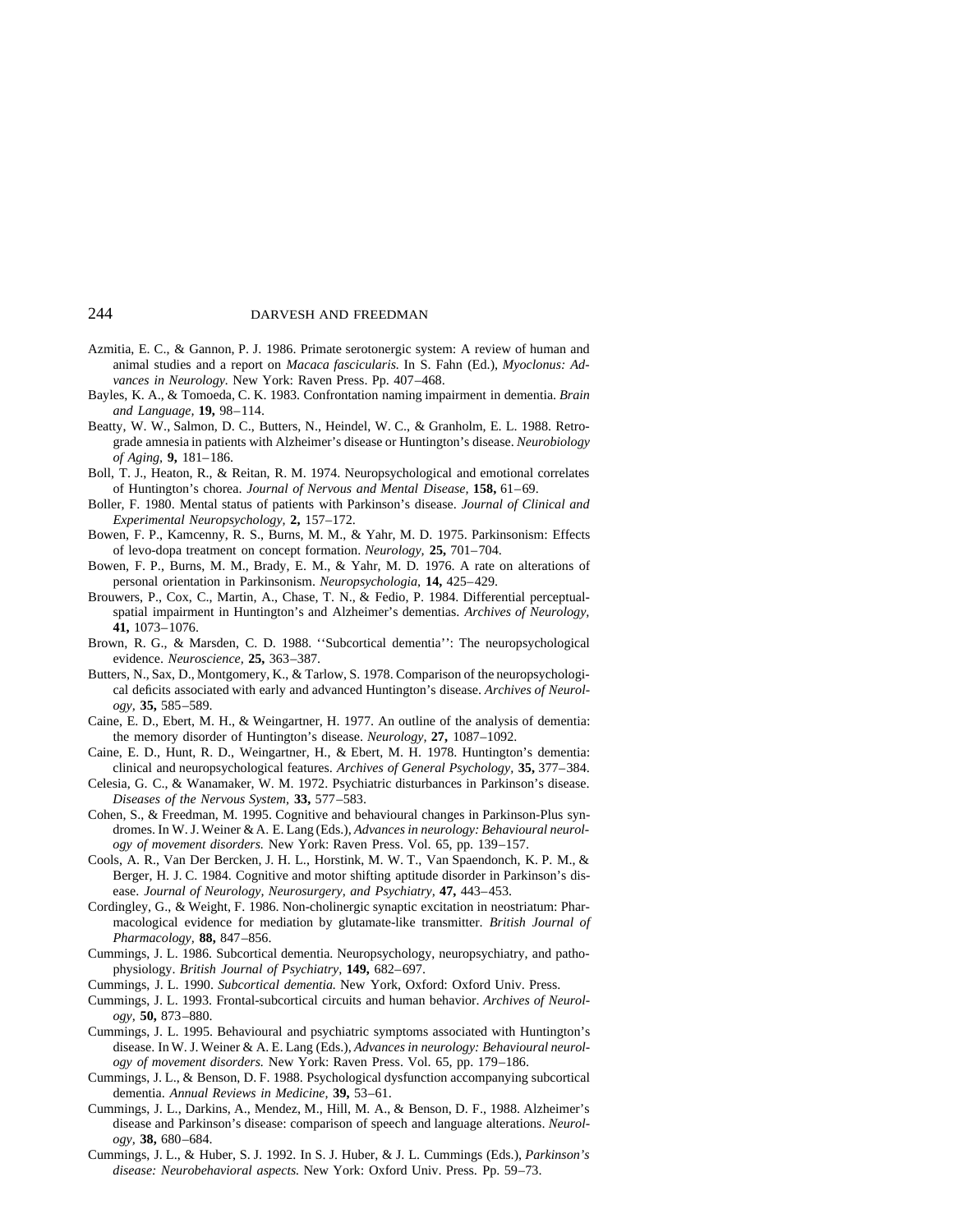- D'Atana, R., Baron, J. C., Samson, Y., Serdaru, M., Viader, F., Agib, Y., & Cambier, J. 1985. Subcortical dementia: Frontal cortex hypometabolism detected by positron tomography in patients with progressive supranuclear palsy. *Brain,* **108,** 785–799.
- Dubois, B., Pillon, B., Legault, F., Agid, Y., & Llermitte, F. 1988. Slowing of cognitive processing in progressive supranuclear palsy. A Comparison with Parkinson's disease. *Archives of Neurology,* **45,** 1194–1199.
- Dunne, F. J. 1993. Subcortical dementia: Distinguishing it from cortical dementia may be worthwhile. *British Medical Journal,* **307,** 1–2.
- El-Awar, M., Becker, T. J., Hammond, K. M., Nebes, R. D., & Boller, F. 1987. Learning deficit in Parkinson's disease: Comparison with Alzheimer's disease and normal aging. *Archives of Neurology,* **44,** 180–184.
- El-Awar, M., Kish, S., Oscar-Berman, M., Robitaille, Y., Schut, L., & Freedman, M. 1991. Selective delayed alternation deficits in dominantly inherited deficits in dominantly inherited olivopontocerebellar atrophy. *Brain and Cognition,* **16,** 121–129.
- Fedio, P., Cox, C. S., Neophytides, A., Canal-Frederick, & Chase, T. N. 1979. Neuropsychological profile of Huntington's disease: Patients and those at risk. In T. M. Chase, N. S. Wexler, & A. Barbeau (Eds.), *Advances in neurology: Huntington's disease.* New York: Raven Press. Vol. 23, pp. 239–271.
- Fisher, J. M., Kennedy, J. L., Caine, E. D., & Shoulson, I. 1983. Dementia in Huntington's disease: Cross-sectional analysis of intellectual decline. *Advances in Neurology,* **38,** 229– 238.
- Flowers, K. A. 1982. Frontal lobe signs as a component of Parkinsonism. *Neurobehavior and Brain Research,* **5,** 100–101.
- Flowers, K. A., & Robertson, C. 1985. The effect of Parkinson's disease on the ability to maintain mental set. *Journal of Neurology, Neurosurgery and Psychiatry,* **48,** 517– 529.
- Folstein, S. E. 1989. *Huntington's disease: A disorder of families.* Baltimore: Johns Hopkins Univ. Press.
- Foster, J. B. 1986. Subcortical dementia. *British Medical Journal,* **292,** 1035–1036.
- Freedman, M. & Albert, M. L. 1985. Subcortical dementia. In P. J. Vinken, G. W. Bruyn, & H. L. Klawans (Eds.), *Handbook of clinical neurology: Neurobehavioural disorders.* Amsterdam/New York: Elsevier Science Publisher/Elsevier Science Publishing Co., Inc. Vol. 2, pp. 311–316.
- Freedman, M., & Oscar-Berman, M. 1986a. Comparative neuropsychology of cortical and subcortical dementia. *The Canadian Journal of Neurological Sciences,* **13,** 410–414.
- Freedman, M., & Oscar-Berman, M. 1986b. Selective delayed responses deficits in Parkinson's and Alzheimer's disease. *Archives of Neurology,* **43,** 886–890.
- Freedman, M., Rivoira, P., Butters, N., Sax, D. S., & Feldman, R. G. 1984. Retrograde Amnesia in Parkinson's Disease. *The Canadian Journal of Neurological Sciences,* **11,** 297–301.
- Gerfen, C. R. 1984. The neostriatal mosaic: Compartmentalization of corticostriatal input and nigrostriatal output systems. *Nature,* **311,** 461–464.
- Gerfen, C. R. 1992. The neostriatal mosaic: multiple levels of compartmental organization. *Trends in Neurosciences,* **14,** 133–138.
- Globus, M., Mildworf, B., & Melamed, E. 1985. Cerebral blood flow and cognitive impairment in Parkinson's disease. *Neurology,* **35,** 1135–1139.
- Glowinski, J., Tassin, J. P., & Thierry, A. M. 1984. The mesocortico-prefrontal dopaminergic neurons. *Trends in Neurosciences,* **7,** 415–418.
- Goldman, P. S., Rosvold, H. E., & Vest, B. 1971. Analysis of the delayed-alternation deficit produced by dorso-lateral prefrontal lesions in the rhesus monkey. *Journal of Comparative Physiology and Psychology,* **77,** 212–220.
- Gordon, W. P., & Iles, J. 1987. Neurolinguistic characteristics of language production in Huntington's disease: A preliminary report. *Brain and Language,* **31,** 1–10.
- Graybiel, A. M. 1990. Neurotransmitters and neuromodulators in the basal ganglia. *Trends in Neurosciences,* **13,** 244–253.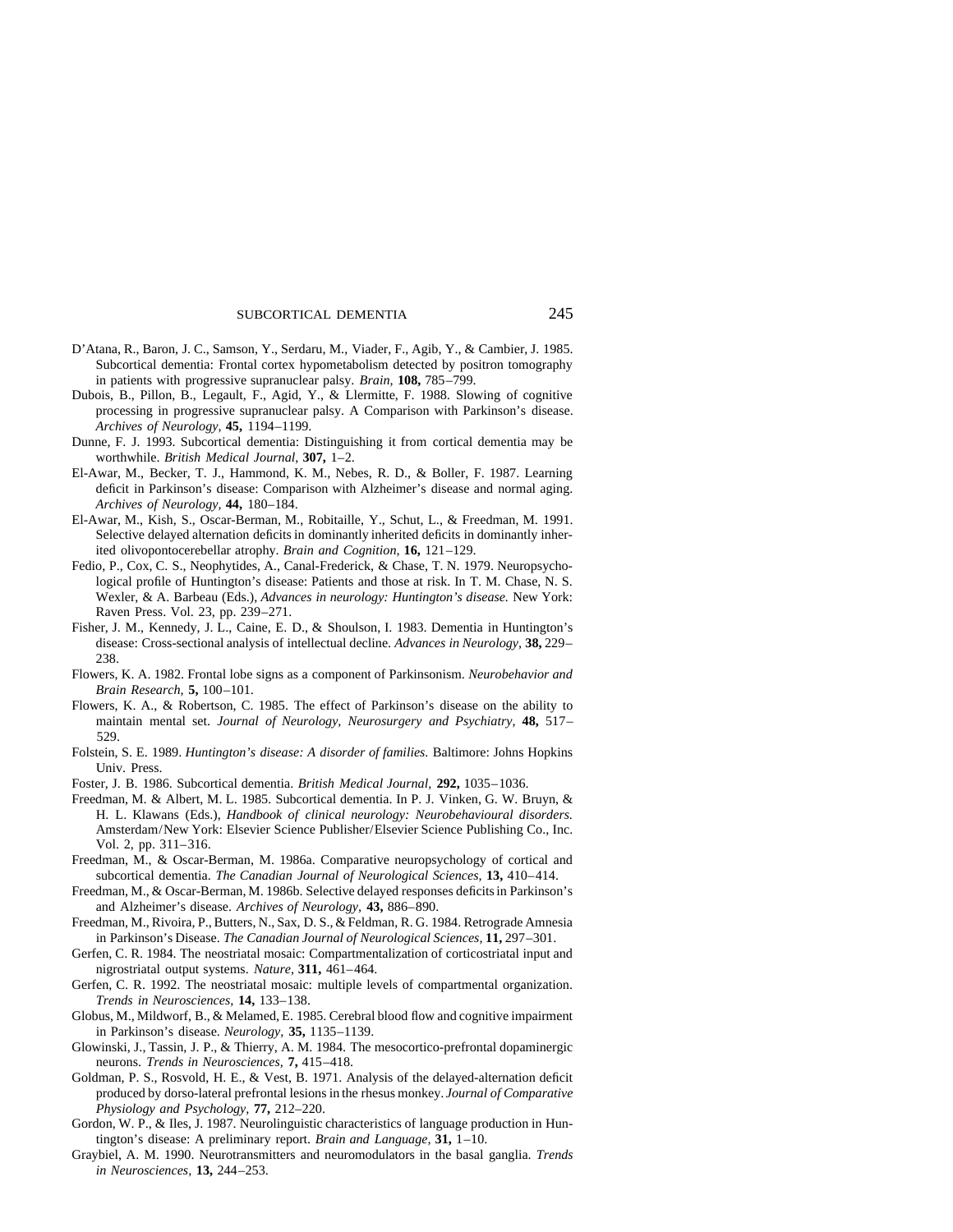- Graybiel, A. M., & Ragsdale, C. W. Jr. 1983. Biochemical anatomy of the striatum. In P. C. Emsons (Ed.), *Chemical neuroanatomy.* Raven Press: New York. Pp. 427–504.
- Growdon, J. H., Corkin, S., & Rosen, T. J. 1990. Distinctive aspects of cognitive dysfunction in Parkinson's disease. *Advances in Neurology,* **53,** 365–376.
- Hauw, J. J., Daniel, S. E., Dickson, D., Hozoupian, D. S., Jellinger, K., Lantos, P. L., Mc-Kee, A., Tabaton, M., & Litvan, I. 1994. Preliminary NINDS neuropathologic criteria for Steele–Richardson–Olszewski syndrome (progressive supranuclear palsy). *Neurology,* **44,** 2015–2019.
- Huber, S. J., & Paulson, G. W. 1985. The concept of subcortical dementia. *American Journal of Psychiatry,* **142,** 1312–1317.
- Huber, S. J., Shuttleworth, E. C., Paulson, G. W., Bellchambers, M. J. G., & Clapp. L. E. 1986a. Cortical vs subcortical dementia: Neuropsychological differences. *Archives of Neurology,* **43,** 392–394.
- Huber, S. J., Shuttleworth, E. C., & Poulson, G. W. 1986b. Dementia in Parkinson's disease. *Archives of Neurology,* **43,** 987–990.
- Huntington, G. W. 1872. On chorea. *Medical and Surgical Reporter,* **26,** 317–321.
- Jellinger, K. 1990. New developments in the pathology of Parkinson's disease. *Advances in Neurology,* **53,** 1–16.
- Josiassen, R. C., Curry, L., Roemer, R. A., DeBease, C., & Mancall, E. L. 1982. Patterns of intellectual deficit in Huntington's disease. *Journal of Clinical Neuropsychology,* **4,** 173– 183.
- Josiassen, R. C., Curry, L. M., & Mancall, E. L. 1983. Development of neuropsychological deficits in Huntington's disease. *Archives of Neurology,* **40,** 791–796.
- Kish, S. J., El-Awar, M., Schut, L., Leach, L., Oscar-Berman, M., & Freedman, M. 1988. Cognitive deficits in olivopontocerebellar atrophy: Implications for the cholinergic hypothesis of Alzheimer's dementia. *Annals of Neurology,* **24,** 200–206.
- Kish, S. J., El-Awar, M., Stuss, D., Nobrega, J., Currier, R., Aita, J. F., Schut, L., Zoghbi, H. Y., & Freedman, M. 1994. Neuropsychological test performance in patients with dominantly inherited spinocerebellar ataxia: Relationship to ataxia severity. *Neurology,* **44,** 1738–1746.
- Kuwert, T., Lange, H. W., Langen, K-J., Herzog, H., Aulich, A., & Feinendegen, L. E. 1989. Cerebral glucose consumption measured by PET in patients with and without psychiatric symptoms of Huntington's disease. *Psychiatry Research,* **29,** 361–362.
- Lees, A. J. 1990. Progressive supranuclear palsy (Steele-Richardson-Olszewski Syndrome). In J. L. Cummings (Ed.), *Subcortical dementia.* New York/Oxford: Oxford Univ. Press. Pp. 123–131.
- Lees, A. J., & Smith, E. 1983. Cognitive deficits in early stages of Parkinson's disease. *Brain,* **106,** 257–270.
- Levin, B. E., Llabre, M.M., Reisman, S.,Weiner, W. J., Sanchez Ramos, J., Singer,C., & Brown, M. C. 1991. Visuospatial impairment in Parkinson's disease. *Neurology,* **41,** 365–369.
- Levin, B. E., Llabre, M. M., & Weiner, J. M. 1989. Cognitive impairments associated with early Parkinson's disease. *Neurology,* **39,** 557–561.
- Litvan, I., Grafman, J., Gomez, C., & Chase, T. N. 1989. Memory impairment in patients with progressive supranuclear palsy. *Archives of Neurology,* **46,** 765–767.
- Maher, E. R., Smith, E. M., & Lees, A. J. 1985. Cognitive deficits in the Steele-Richardson-Olszewski syndrome (progressive supranuclear palsy). *Journal of Neurology, Neurosurgery and Psychiatry,* **48,** 1234–1239.
- Malneka, R., & Kocsis, J. 1988. Presynaptic actions of carbachol and adenosine on corticostriatal synaptic transmission studied *in vitro. Journal of Neuroscience,* **7,** 2445–2464.
- Mandell, A. M., & Albert, M. L. 1990. History of subcortical dementia. In J. L. Cummings (Ed.), *Subcortical dementia.* New York/Oxford: Oxford Univ. Press. Pp. 17–30.
- Matison, R., Mayeux, R., Rosen, J., & Fahn, S. 1982. ''Tip-of-the-tongue'' phenomenon in Parkinson's disease. *Neurology,* **32,** 567–570.
- Mayberg, H. S., Starkstein, S. E., Peyser, C. E., Brandt, J., Dannals, R. F., & Folstein, S. E.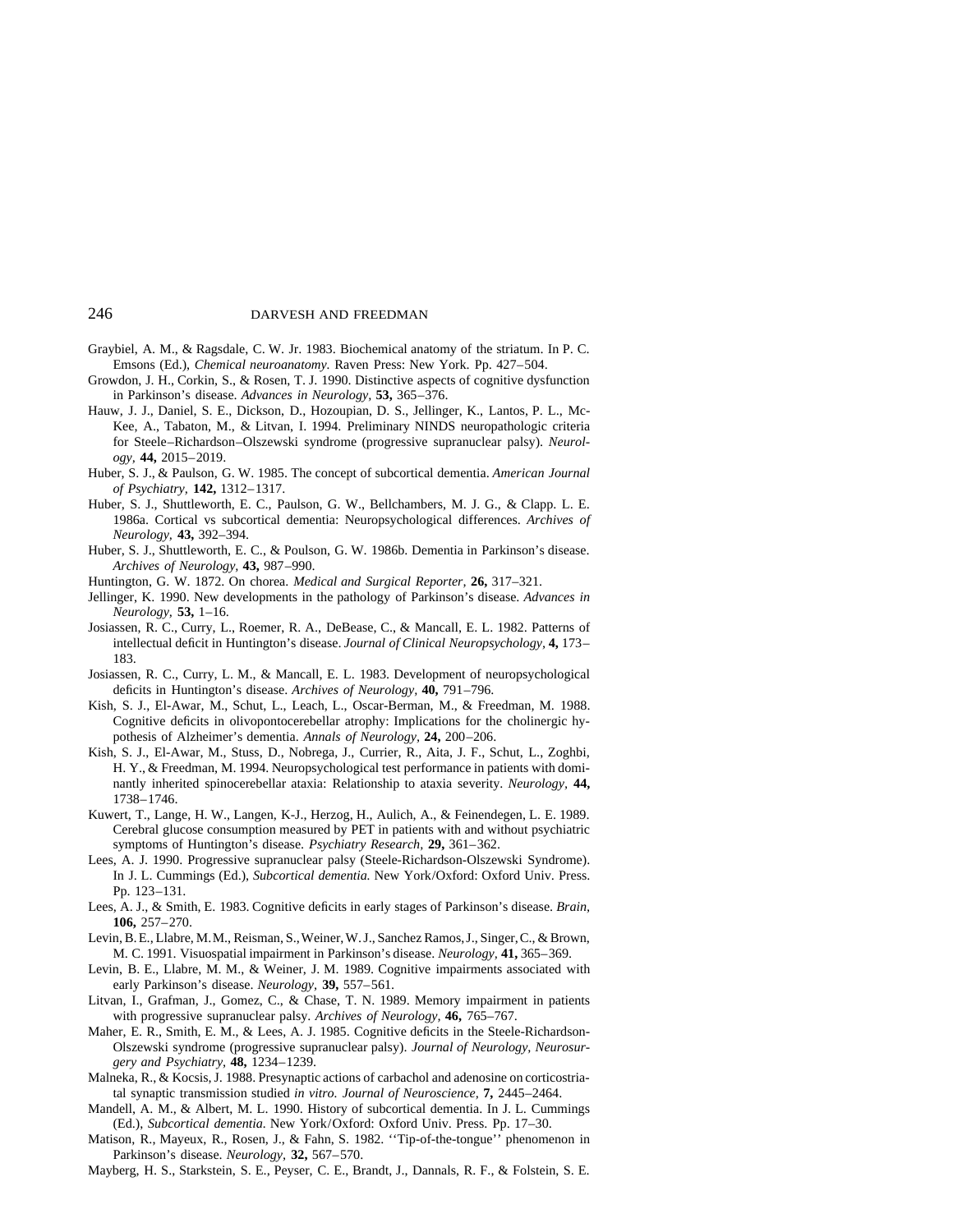1992. Paralimbic frontal lobe hypometabolism in depression associated with Huntington's disease. *Neurology,* **42,** 1791–1792.

- Mayberg, H. S., Starkstein, S. E., & Sadnot, B. 1990. Selective hypometabolism in the inferior frontal lobe in depressed patients with Parkinson's disease. *Annals of Neurology,* **28,** 57– 64.
- Mayberg, H. S., & Solomon, D. H. 1995. Depression in Parkinson's disease: A biochemical and organic viewpoint.In W.J. Weiner and A. E. Lang (Eds),*Advances in neurology: Behavioural neurology of movement disorders.* New York: Raven Press. Vol. 65, pp. 49–60.
- Mayeux, R., Stern, Y., Rosen, J., & Leventhal, J. 1981. Depression, intellectual impairment, and Parkinson disease. *Neurology,* **31,** 645–650.
- Mazziotta, J. C. 1990. PET and Huntington's disease. In W. R. W. Martin (Ed.), *Functional imaging in movement disorders.* New Boca Raton, Florida: CRC Press. Pp. 177–192.
- McGeorge, A., & Faull, R. L. M. 1989. The organization of the projection from the cerebral cortex to the striatum in the rat. *Neuroscience,* **29,** 503–537.
- McHugh, P. R., & Folstein, M. F. 1975. Psychiatric syndromes of Huntington's chorea: A clinical and phenomenologic study. In D. F. Benson and D. Blumer (Eds.), *Psychiatric aspects of neurologic disease.* New York: Grune and Stratton. Pp. 267–286.
- Mindham, R. H. S. 1970. Psychiatric symptoms in parkinsonism. *Journal of Neurology, Neurosurgery and Psychiatry,* **33,** 188–191.
- Milner, B. 1964. Some effects of frontal lobectomy in man. In J. M. Warren & K. Akert (Eds.), *The frontal granular cortex and behavior.* New York: McGraw–Hill. Pp. 313– 334.
- Mohr, E., Litvan, I., Williams, J., Fedio, P., & Chase, T. N. 1990. Selective deficits in Alzheimer and parkinsonian dementia: visuospatial function. *The Canadian Journal of Neurological Sciences,* **17,** 292–297.
- Mohr, E., Mendis, T., and Grimes, J. D. 1995. Late cognitive changes in Parkinson's disease with an emphasis on dementia. In W. J. Weiner & A. E. Lang (Eds.), *Advances in neurology: Behavioral neurology of movement disorders.* New York: Raven Press. Vol. 65, pp. 97–113.
- Moore, R. Y. 1982. Catecholamine neuron systems in brain. *Annals of Neurology,* **12,** 321– 327.
- Morris, M. 1991. Psychiatric aspects of Huntington's disease. In P. S. Harper (Ed.), *Huntington's disease.* Philadelphia: W. B. Saunders. Pp. 81–126.
- Morris, M. 1995. Dementia and cognitive changes in Huntington's disease. In W. J. Weiner & A. E. Lang (Eds.), *Advances in neurology: Behavioral neurology of movement disorders.* New York: Raven Press. Vol. 65, pp. 187–200.
- Moss, M. B., Albert, M. S., Butters, N., & Payne, M. 1986. Differential patterns of memory loss among patients with Alzheimer's disease, Huntington's disease and alcoholic Korsakoff's syndrome. *Archives of Neurology,* **43,** 239–246.
- Nauta, W. J. H. 1971. The problem of the frontal lobes: A reinterpretation. *Journal of Psychological Research,* **8,** 167–187.
- Nauta, W. J. H., & Domesick, V. B. 1984. Afferent and efferent relationships of basal ganglia. In D. Evered, & M. O'Connor (Eds.), *Functions of the basal ganglia.* London: Pitman.
- Naville, F. 1922. Etudes sur les complications et les sequelles mentales de l'encephaite epidemique la bradyphrenie. *L'Encephale,* **17,** 369–375.
- Owen, A. J., James, M., & Lerger, P. N. 1992. Frontal-striatal cognitive deficits at different stages of Parkinson's disease. *Brain,* **115,** 1727–1751.
- Parent, A., & Hazrati, L. 1993. Anatomical aspects of information processing in primate basal ganglia. *Trends in Neurosciences,* **16,** 111–116.
- Parkinson, J. 1817. *An essay on the shaking palsy.* London: Whittingam and Rowland; for Sherwood, Neely, and Jones.
- Pillon, B., Dubois, B., Lhermitte, F., & Agid, Y. 1986. Heterogeneity of cognitive impairment in progressive supranuclear palsy, Parkinson's disease, and Alzheimer's disease. *Neurology,* **36,** 1179–1185.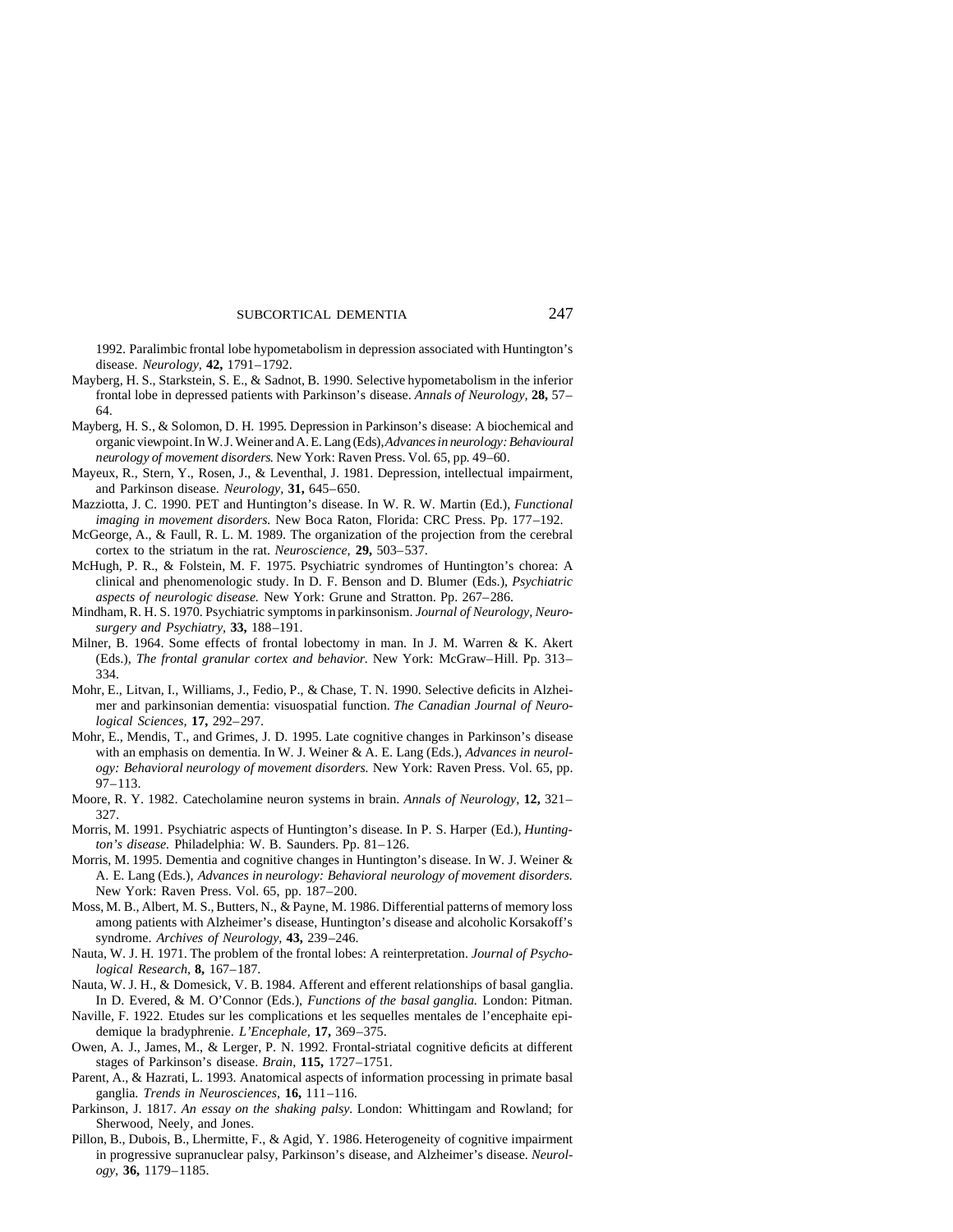- Pillon, B., Dubois, B., Ploska, A., & Agib, Y. 1991. Severity and specificity of cognitive impairment in Alzheimer's, Huntington's and Parkinson's disease and progressive supranuclear palsy. *Neurology,* **41,** 634–643.
- Pirozzolo, F. J., Hansch, C. E., Mortimer, J. A., Webster, D. D., & Kuskowski, M. A. 1982. Dementia in Parkinson Disease: A Neuropsychological Analysis. *Brain and Cognition,* **1,** 71–83.
- Podoll, K., Caspary, P., & Lange, H. W. 1988. Language functions in Huntington's disease. *Brain,* **111,** 1475–1503.
- Potegal, M. 1971. A note on spatial-motor deficits in patients with Huntington's disease: a test of hypothesis. *Neuropsychologia,* **9,** 233–235.
- Rafal, R. D., & Grimm, R. J. 1981. Progressive supranuclear palsy: functional analysis of the response to methysergide and antiparkinsonian agents. *Neurology,* **31,** 1507–1518.
- Reitan, R. M., & Boll, T. J. 1971. Intellectual and cognitive functions in Parkinson's disease. *Journal of Consulting and Clinical Psychology,* **37,** 364–369.
- Robbins, T. W., James, M., Owen, A. M., Lange, K. W., Lees, A. J., Leigh, P. N., Marsden, C. D., Quinn, N. P., & Summers, B. A. 1994. Cognitive deficits in progressive supranuclear palsy, Parkinson's disease and multiple system atrophy in tests sensitive to frontal lobe dysfunction. *Journal of Neurology, Neurosurgery, and Psychiatry,* **57,** 79–88.
- Robbins, T. W., James, J., Lange, K. W., Owen, A. M., Quinn, N. P., & Marsden, C. D. 1992. Cognitive performance in multiple system atrophy. *Brain,* **115,** 271–291.
- Sagar, H. J., Cohen, N. J., Sullivan, E. V., Corkin, S., & Growdon, J. H. 1988. Remote memory function in Alzheimer's disease and Parkinson's disease. *Brain,* **111,** 185–206.
- Saint-Cyr, J. A., Taylor, A. E., & Lang, A. E. 1988. Procedural learning and neostriatal dysfunction in man. *Brain,* **111,** 941–959.
- Selkoe, D. J. 1991. The molecular pathology of Alzheimer's disease. *Neuron,* **6,** 487–498.
- Simon, H., Le Moal, M., & Calas, A. 1979. Efferents and afferents of the ventral tegmental-A10 region studied after local injection of [3H] leucine and horseradish peroxidase. *Brain Research,* **178,** 17–40.
- Smith, S., Butters, N., White, R., Lyon, L., & Granholm, E. 1988. Priming semantic relations in patients with Huntington's disease. *Brain and Language,* **33,** 27–40.
- Smyth, G. E., & Stern, K. 1938. Tumors of the thalamus—A clinico-pathological study. *Brain,* **61,** 337–374.
- Speedie, L. J., Brake, N., Folstein, S. E., Bowers, D., & Heilman, K. M. 1990. Comprehension of prosody in Huntington's disease. *Journal of Neurology, Neurosurgery and Psychiatry,* **53,** 607–610.
- Stern, K. 1939. Severe dementia associated with bilateral symmetrical degeneration of the thalamus. *Brain,* **62,** 157–171.
- Stern, Y., Mayeux, R., & Rosen, J. 1984. Contribution of perceptual motor dysfunction to construction and tracing disturbances in Parkinson's disease. *Journal of Neurology, Neurosurgery and Psychiatry,* **47,** 983–989.
- Sullivan, E. V., De La Paz, R., Zipursky, R. B., & Pfefferbaum, A. 1991. Neuropsychological deficits accompanying striatonigral degeneration. *Journal of Clinical and Experimental Neuropsychology,* **13,** 773–788.
- Talland, G. A., & Schwab, R. S. 1964. Performance with multiple sets in Parkinson's disease. *Neuropsychologia,* **2,** 45–53.
- Taylor, A. E., Saint-Cyr, J. A., & Lang, A. E. 1986. Frontal lobe dysfunction in Parkinson's disease. *Brain,* **109,** 845–883.
- Torack, R. M., & Morris, J. C. 1988. The association of ventral tegmental area histopathology with adult dementia. *Archives of Neurology,* **45,** 211–218.
- Tweedy, J. R., Langer, K. G., & McDowell. 1982. The effect of semantic relations on the memory deficit associated with Parkinson's Disease. *Journal of Clinical Neuropsychology,* **3,** 235–247.
- Van Bogaert, L., & Bertrand, I. 1929. Une variete d'atrophie olivo-pontine a evolution subaigue avec troubles dementiels. *Reviews in Neurology,* **27,** 165–178.